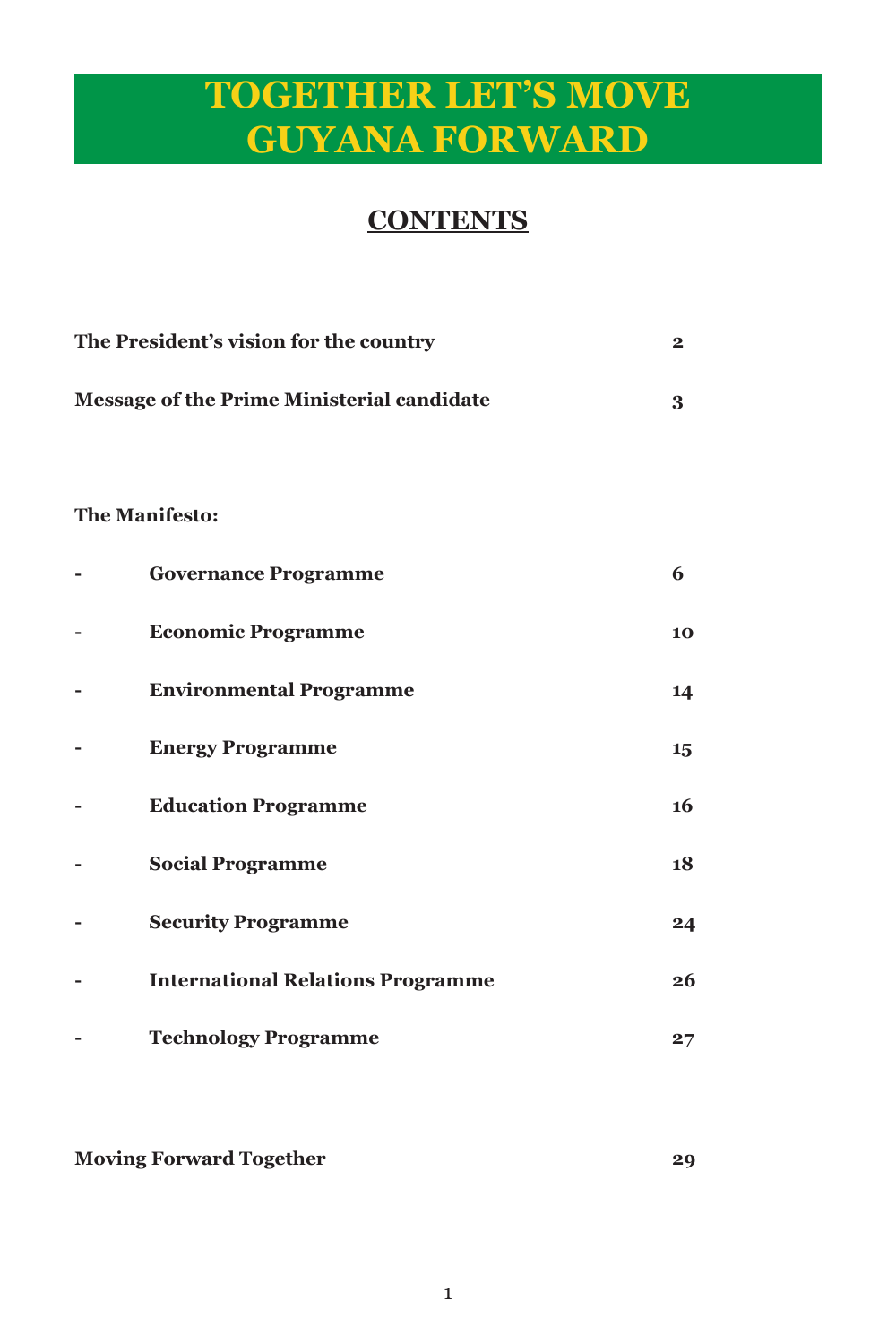## **Message from the Presidential Candidate**

A Partnership for National Unity and the Alliance for Change (APNU+AFC) have combined their energies again under a revised Cummingsburg Accord. We are committed, irrevocably, to laying the foundation for ensuring the 'good life' for every Guyanese over the next five years.

This Manifesto defines the policies which we shall pursue towards this objective. The APNU+AFC coalition is cohesive and committed. It remains the boldest political step taken in six decades to replace confrontation with cooperation; dictatorship with democracy, despair with hope and political hostility with unity.

The six-party coalition – comprising the Alliance for Change, Guyana Action Party, Justice for All Party, National Front Alliance, People's National Congress Reform and the Working People's Alliance – has demonstrated the political value of multiparty cooperation –to our country's national development.

Our nation is in a better place today than it was in 2015. The APNU+AFC Coalition has restored public confidence in government, improved the management of the State, renewed local democracy and defended, robustly, the country's territorial integrity.

Guyanese, can look forward to continued growth during the Decade of Development 2020-2029. We shall ensure:

- a growing economy that is innovative and competitive and which generates jobs for everyone willing to work;
- an education system in which every child attends and graduates from nursery, primary and secondary school; every eligible person will be able to receive free tertiary education at the University of Guyana and every teacher will be trained and paid satisfactorily;
- a public health system providing the best treatment and care available to everyone and, particularly to the aged, the infirm and children;
- communities in which there is a roof over every head and playfields and recreational facilities where citizens are free to walk without fear of molestation; and
- a country with modern infrastructure, with every household, community, region and business having access to the internet.

The APNU+AFC's Manifesto details the Coalition's programme aimed at good governance, reducing inequality, maximizing employment, attracting greater investment, diversifying the economy and reducing crime, disease, ignorance and poverty.

This Manifesto is a blueprint for ensuring the 'good life' for all in a safe, stable and secure state.

**David Granger Presidential Candidate**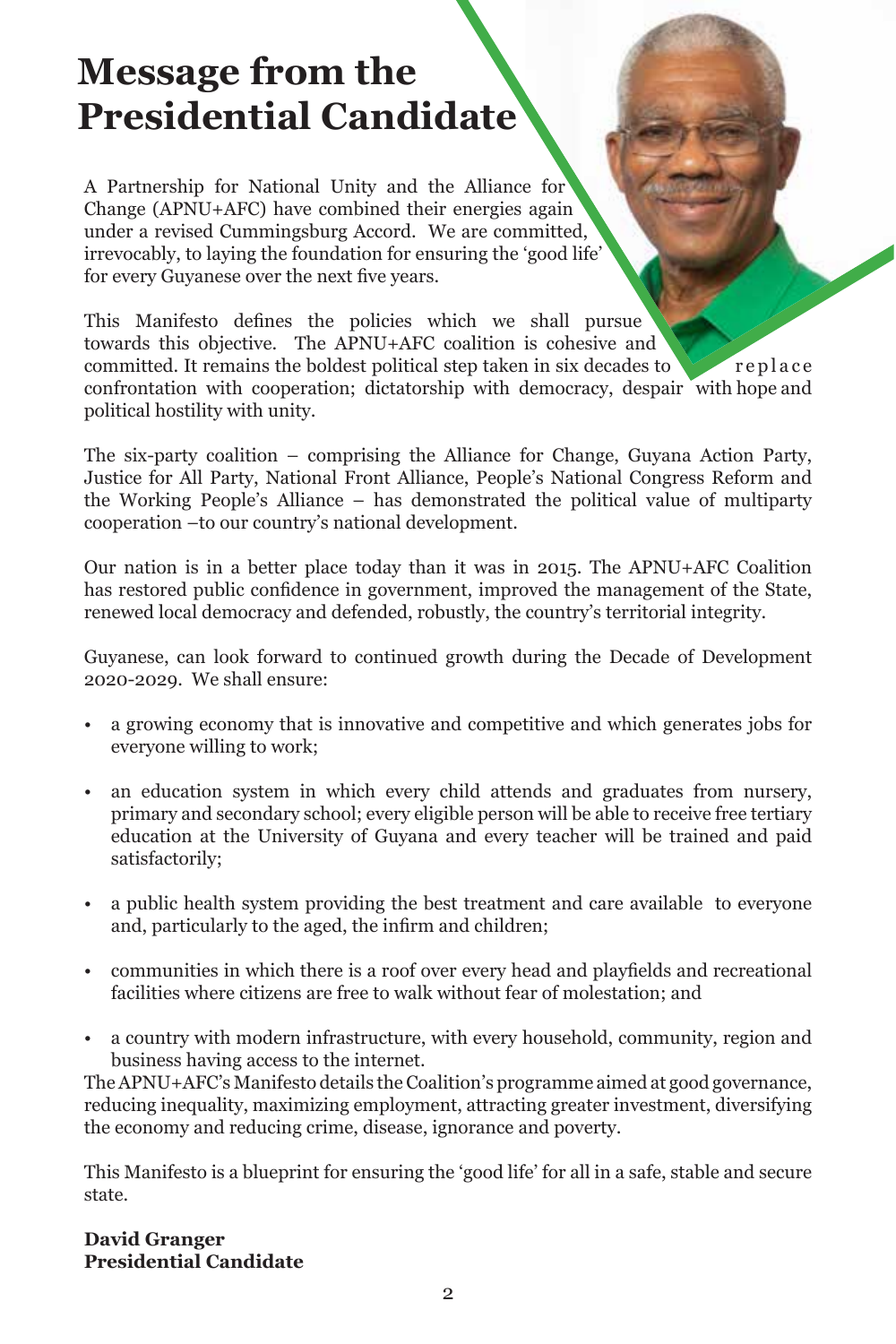## **Message from the Prime Ministerial Candidate**

My fellow Guyanese

On March 2nd, 2020 you, your family and neighbours will go to the polls to elect a government for the next five years. The outcome of these regional and national elections will decide Guyana's future for generations.

The choice you face is whether to keep moving forward with progress, building on the solid foundations laid for our economic and social development under the leadership of President David Granger, or to return to the past, to a time when Guyanese faced tremendous hardships, because of the policies of the PPP government, which led Guyana for 23 years.

No one can reasonably deny the impressive record of performance by the APNU+AFC Coalition in strengthening the national economy and restoring hope among our people. During the last four years, we embarked on a programme to make systematic and strategic changes to improve the economy, social protection, infrastructure, telecommunications, hinterland development, housing and health care.

We have reduced the tax burden on the people. We have reduced Corporate Tax on businesses with amnesty on arrears. We have increased the Minimum Wage and the Old Age Pension. When the Coalition took over government, Guyana was on the brink of becoming a "narcostate" and crime and corruption were damaging the reputation of our country in the eyes of the international community. We have changed that by using intelligence, surveillance techniques and investing adequate resources in law enforcement.

Guyana is about to start receiving significant revenue from our new oil and gas sector. Some people, based on their past behaviour, would like to get their hands on this revenue to enrich themselves and their friends, as they have done in other sectors. We, however, have a plan, which the President has entitled: The Decade of Development. We are going to use that plan and the oil revenue to transform Guyana for the benefit of all Guyanese.

The Decade of Development will involve projects and programmes to bring lasting change to our society. Every Guyanese can look forward to progress and prosperity in a new Guyana with continued economic growth and job creation; reduction in poverty; an environment for our youth to thrive; a society which is knowledge-based with robust information communication technology; greater access to affordable education, healthcare and housing; improved social protection in a cohesive state where all Guyanese enjoy equal status and rights and enhanced safety and security.

Our commitment is that every Guyanese will enjoy a high quality of life and be happy to make and call Guyana their home, irrespective of the region in which they reside, their ethnicity, gender, religion, age, social status, political persuasion or sexual orientation.

Great things happen when we work together. The Coalition's achievements in the last term is proof of that. One good term deserves another. I, therefore, ask for your vote on March 2nd.

#### **Moving Forward Together…Don't Stop the Progress. KHEMRAJ RAMJATTAN Prime Ministerial Candidate**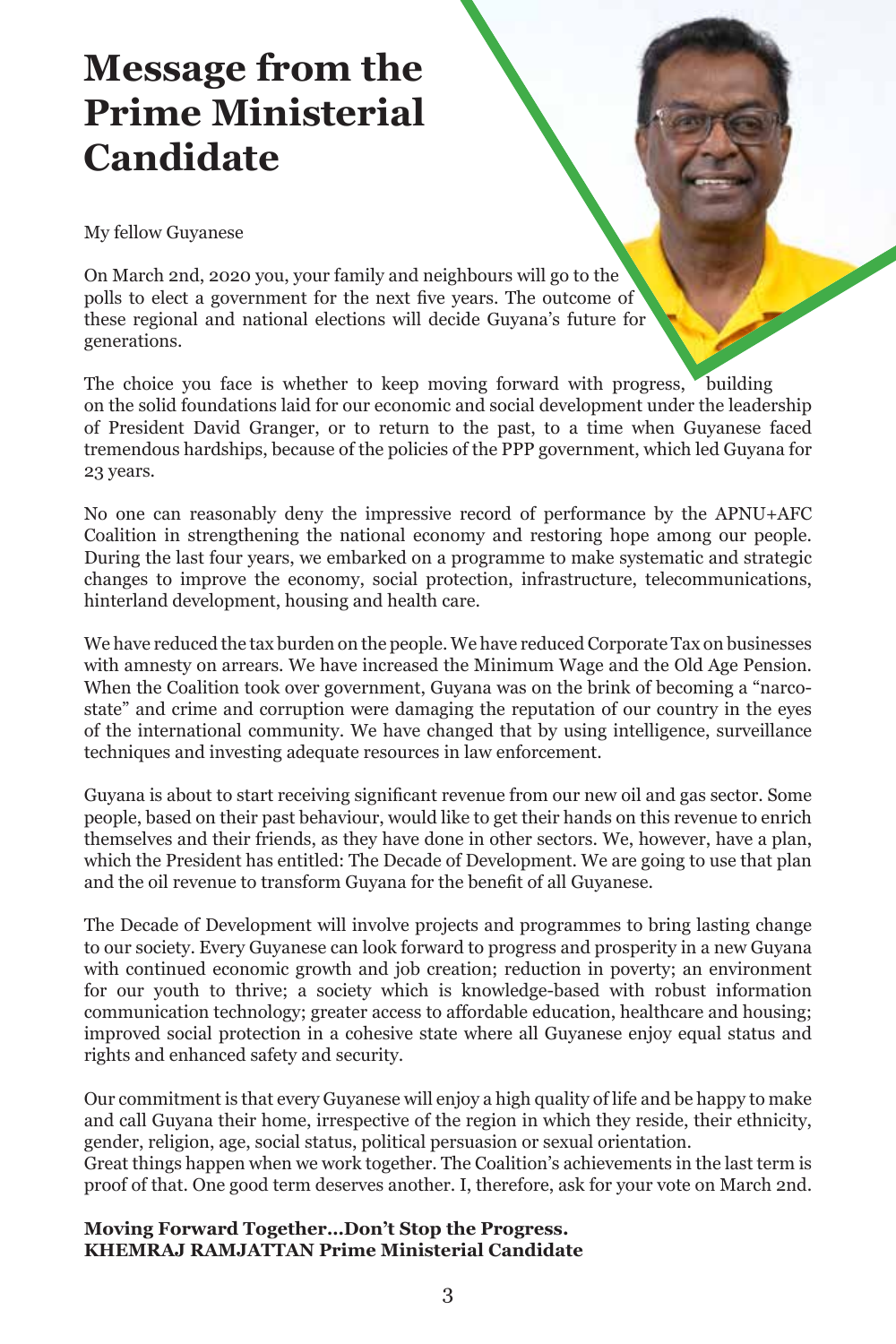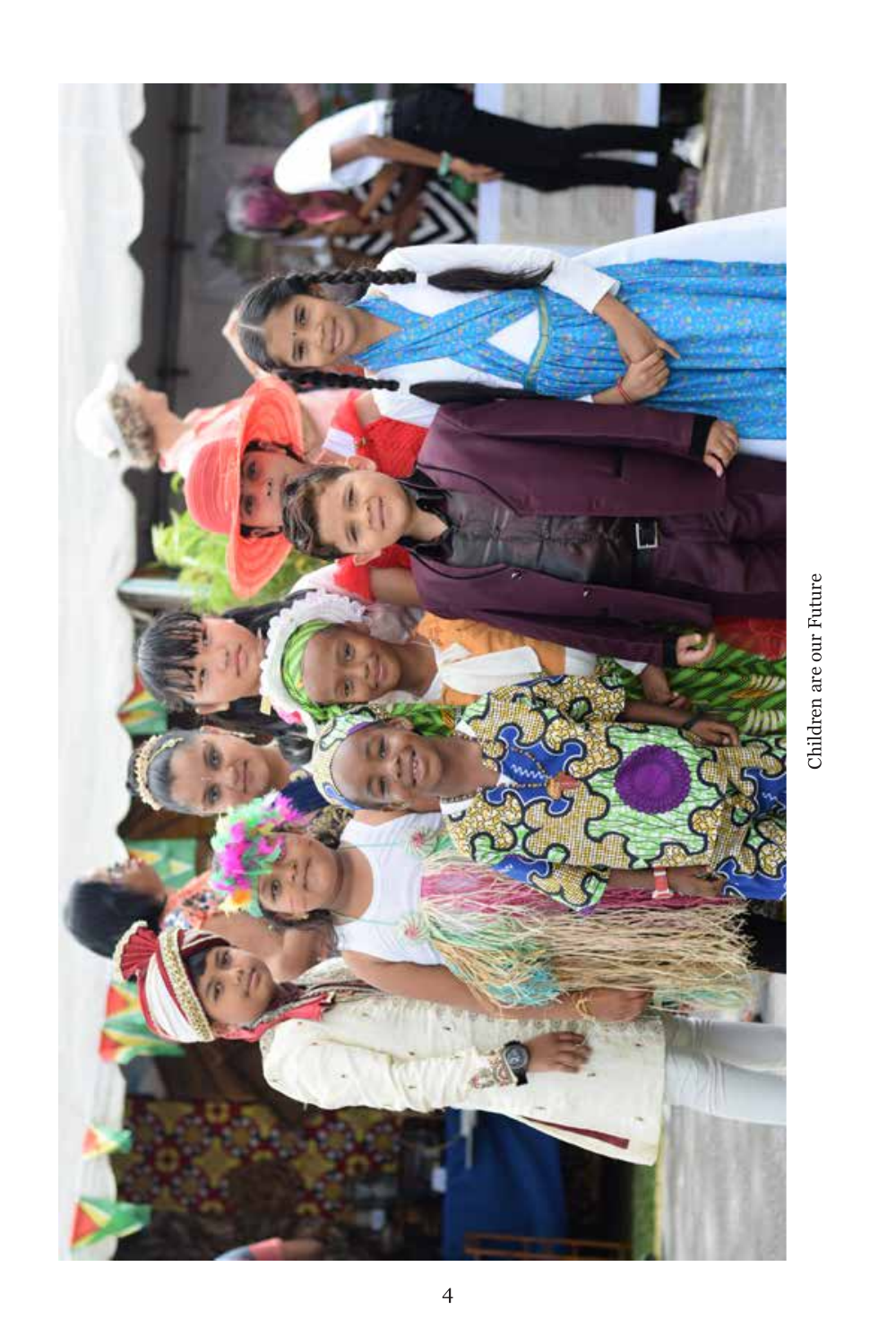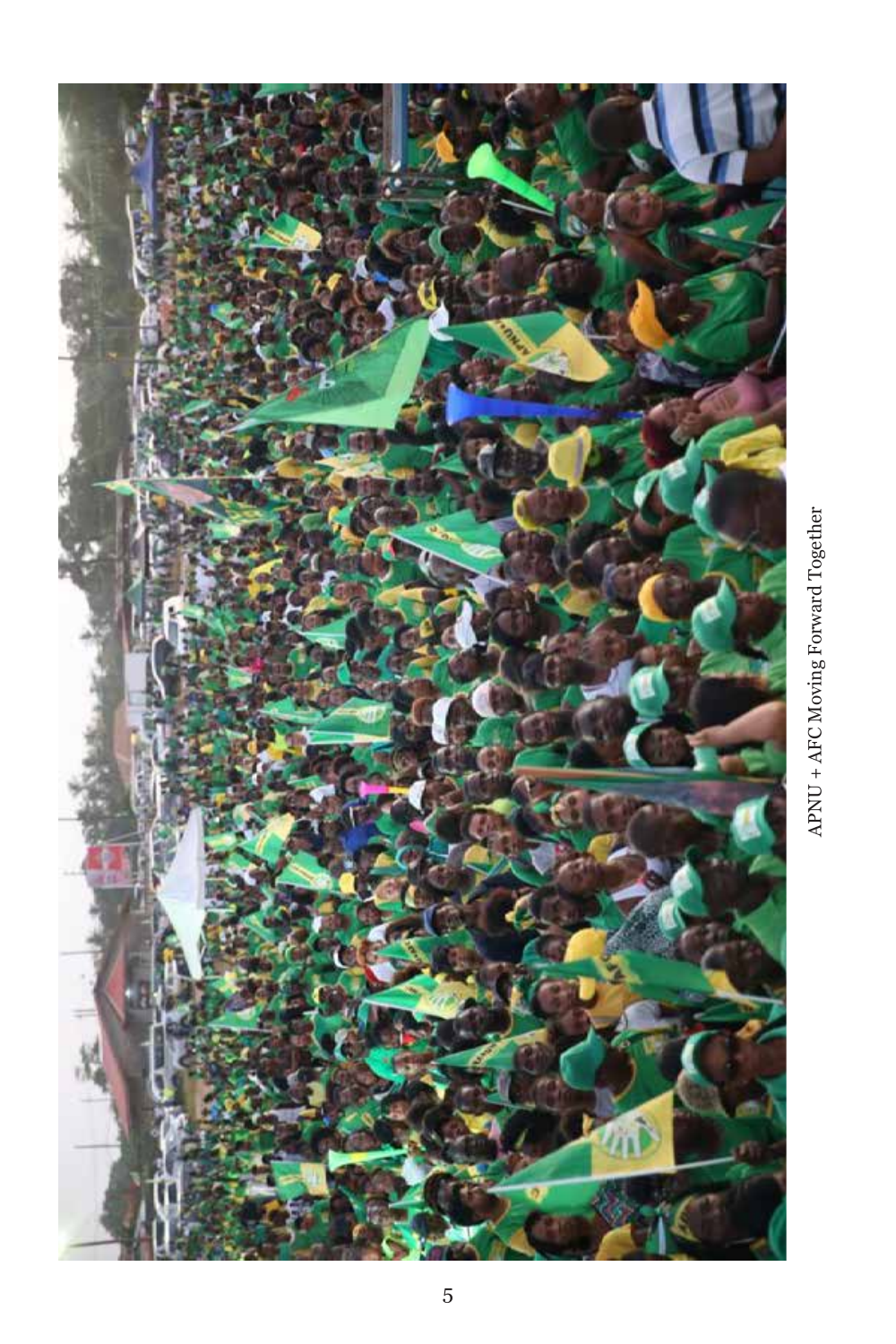

**OUR GOVERNANCE PROGRAMME**

#### **Strengthening democracy, promoting good governance and protecting the people's money**

The objective of our governance programme is to promote respect for the rule of law and the protection of the people's money. We shall promote transparency, financial integrity and accountability within Government. We shall provide opportunities for participation and more efficient public services for all.

We commit to building on the achievements of our first term in office. We promoted good governance throughout public institutions in keeping with international best practices in the management of public affairs. We will prioritize the following:

#### **1. Constitutional reform:**

- Continue the work of the Constitutional Reform Consultative Commission;
- Continue the allocation of funding for country-wide, community consultations; and
- Commit to contributing to a Constitution which reflects the will of the wider society, country-wide.

#### **2. Fiscal governance of the extractive sectors:**

- Implement the Natural Resources Fund Act fully;
- Implement the recommendations of the Guyana Extractive Industries Transparency Initiative (EITI) Report for 2017 Fiscal Year in order to improve the EITI process;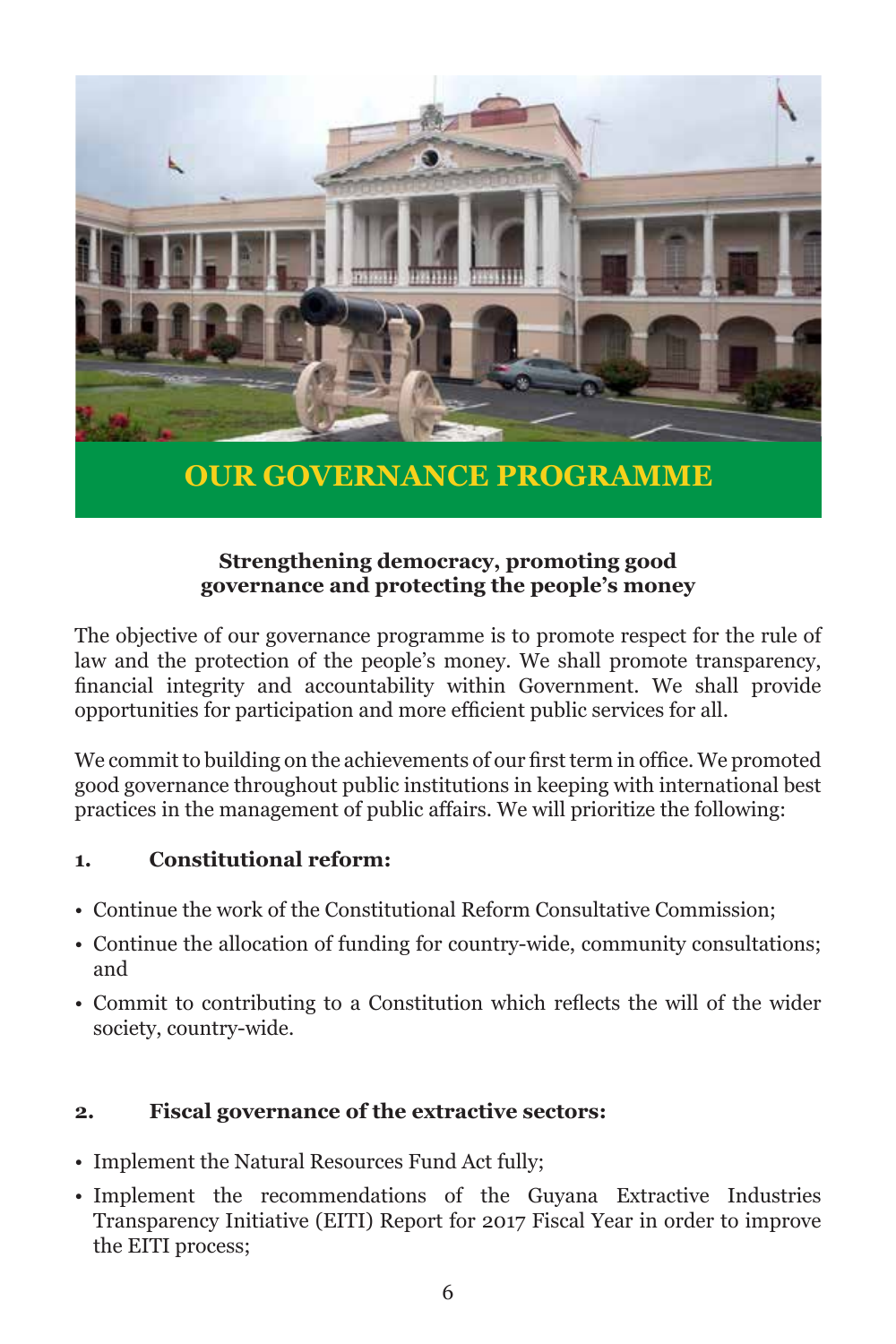- Implement measures within the Guyana Revenue Authority to monitor the oil and gas sector;
- Institutionalise the new production-sharing agreement model; and,
- Amend the Petroleum Exploration and Production Act.

#### **3. Eradication of financial fraud and corruption:**

- Continue the empowerment of the Integrity Commission;
- Conduct a review of the Integrity Commission Act to strengthen and modernize its provisions;
- Continue to strengthen the investigative and prosecutorial capacity of Special Organised Crime Unit (SOCU);
- Continue to strengthen the investigative, asset-tracing and recovery capacity of State Assets Recovery Agency (SARA);
- Continue to support the work of the Financial Intelligence Unit;
- Implement the Protected Disclosures Act fully; and,
- Incorporate security and tracking features in all government electronic processing systems.

#### **4. Public spending improvement:**

- Continue to transition towards the use of standardized specifications for all government procurement services;
- Continue to resource and support the Public Procurement Commission (PPC);
- Amend the Public Procurement Act to strengthen and modernize its provisions;
- Continue to recruit and train more staff at all procurement agencies to ensure more efficient government procurement; and
- Continue to ensure 20% allocation of Government purchases to small businesses to enhance the impact of public spending.

#### **5. Public sector transparency:**

- Publish public documents on the websites of the relevant Ministries, agencies and departments, to ensure greater transparency;
- Provide to the public, quarterly progress reports of every ministry, department, agency and authority; and
- Review and implement the Access to Information Act.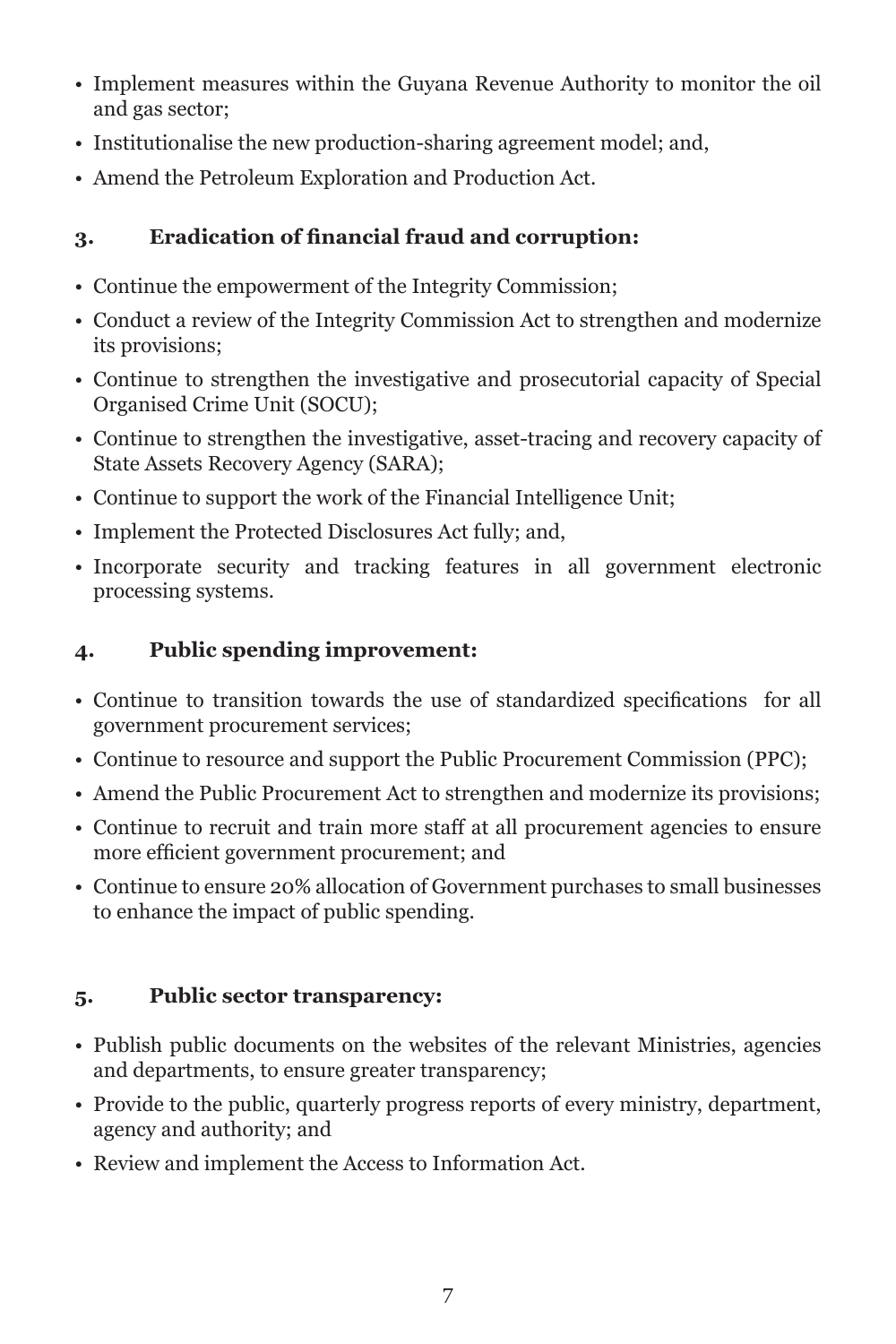#### **6. Public Service improvement:**

- Complete implementation of the recommendations of the **Commission of Inquiry into the Public Service of Guyana**, conducted by our first administration. We will:
- Introduce a Code of Conduct for public servants;
- Increase training and scholarships for Public Servants;
- Implement results-oriented management across the Public
- Service; and Modernise the compensation system by improving the quality of staff of every government ministry, department, agency and authority, to ensure that the entire public sector is properly resourced;
- Continue the recruitment of more qualified public servants across all required agencies etc., to ensure efficient delivery of public services;
- Continue to increase staffing of critical and expanding ministries and departments to ensure a better quality of public services;
- Digitize, map, track and re-engineer all governmental approval processes to reduce bureaucracy and processing times to improve access to public services;
- Train all public servants, at every level, in customer service, to ensure a better and more pleasant experience for all citizens seeking public services;
- Establish a national Project Delivery Unit and assign monitoring and evaluation officers to every government agency to ensure that all government projects and programmes are properly implemented, cost-effective and on schedule; and,
- Increase and standardize stipends to trainee nurses and teachers, police and all students who are on public scholarships.

#### **7. Legislative Reforms:**

- Implement modern copyright legislation to protect intellectual property;
- Implement anti-dumping legislation to protect local producers;
- Establish the Law Reform Commission;
- Enact or reform modern legislation, including:
- Local Content Policy;
- Movable Property Security Bill;
- Electronic Communications and Transactions Bill; and,
- Acceptance of electronic and digital evidence in the courts of law.

#### **8. Local Government:**

• Continue to strengthen local democracy and ensure that local and municipal elections are conducted when due in accordance with the Constitution;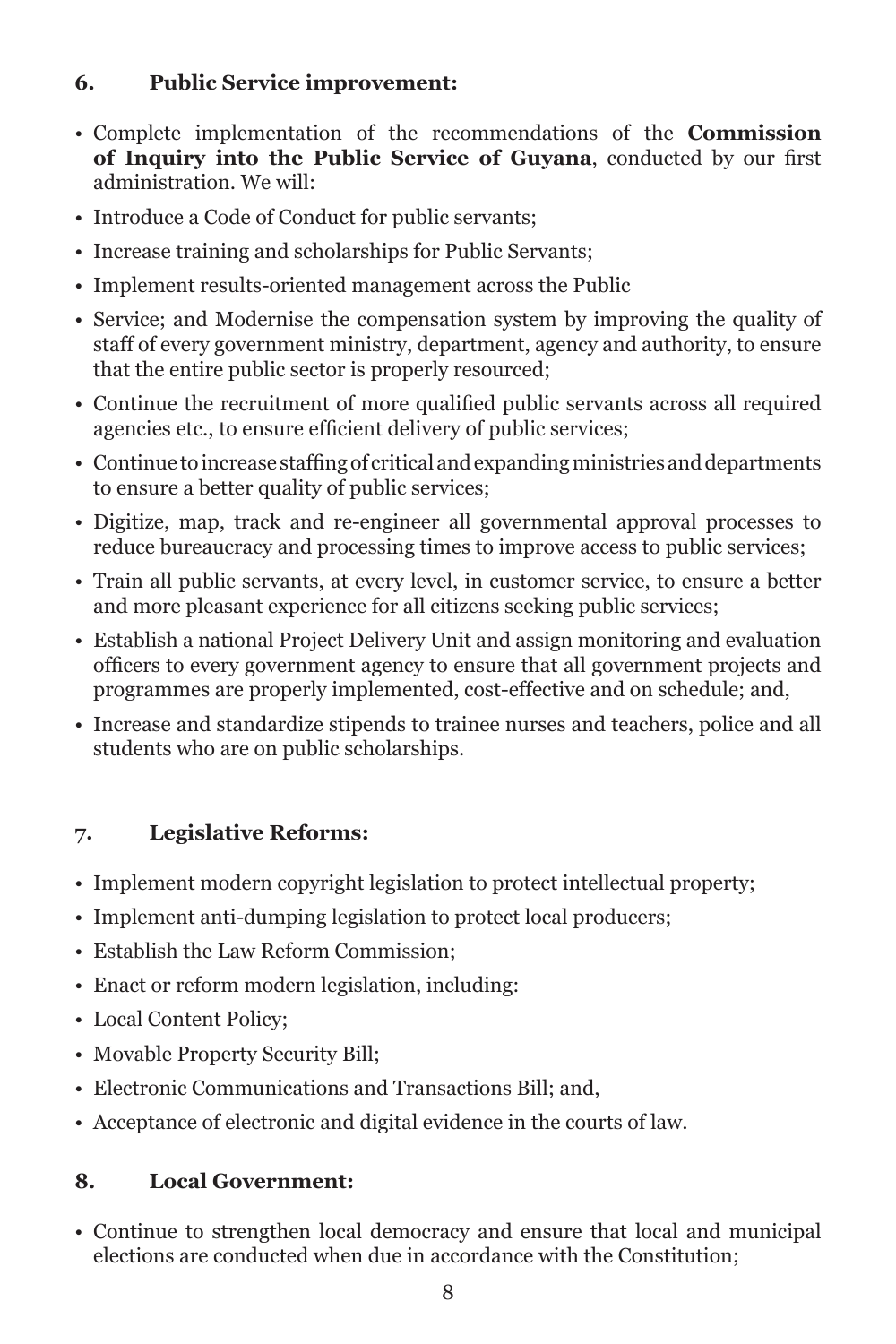

The National Assembly in Session

- Modernize the structure and operations of NDCs countrywide to ensure that they are responsive to citizens' needs; and,
- Enhance training for all local government officials at regional and local levels.

#### **9. Human rights:**

- Promote public awareness of constitutionally enshrined rights and freedoms of individuals;
- Conduct public education about the limitations of power of political leaders and government officials; and,
- Provide opportunities for citizens to express their concerns.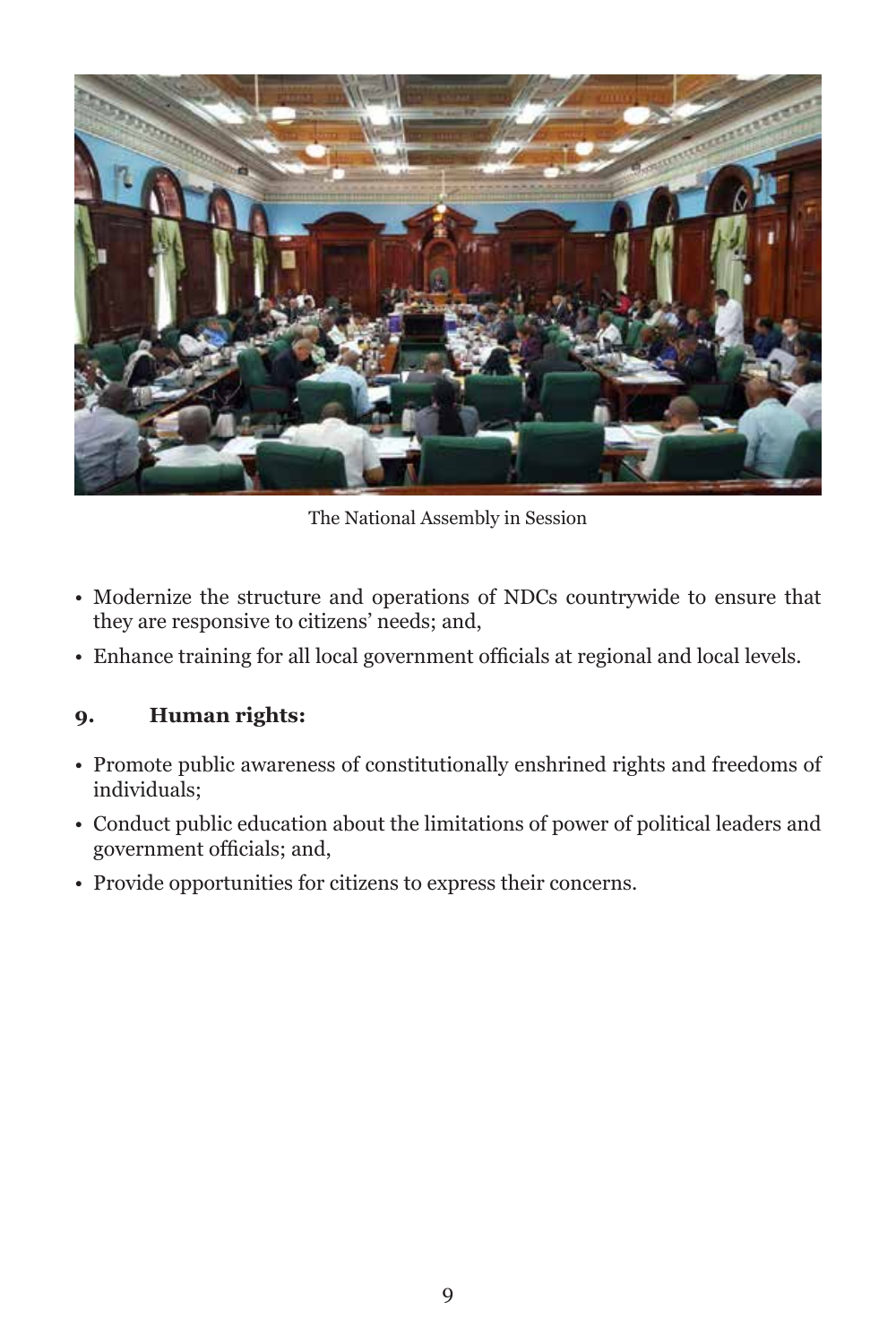

#### **Unlocking our economic potential through the prudent use of our enhanced resources**

The objective of our economic programme is to maintain high levels of growth and to ensure a more resilient and competitive economy. We shall institute measures which will generate increased employment and provide opportunities for entrepreneurship and economic prosperity.

Guyana is now poised to achieve rapid economic development. We have recorded the fastest known rate of movement from substantial discoveries to consequential large-scale petroleum production.

We have launched a Decade of Development which will see the emergence of a modern and prosperous country through the efficient and effective combination of our productive resources - its people; its entrepreneurship; its capital and its natural endowments.

We shall build a nation in which all citizens will enjoy a standard of living for which they have yearned and which we have started to deliver.

Our long-term policy is to ensure development, as enshrined in the Green State Development Strategy (2020–2040).

We shall fulfill the country's commitments under the United Nation's Sustainable Development Goals (2015–2030), as well as our abiding commitment for everyone to enjoy a good life. We guarantee: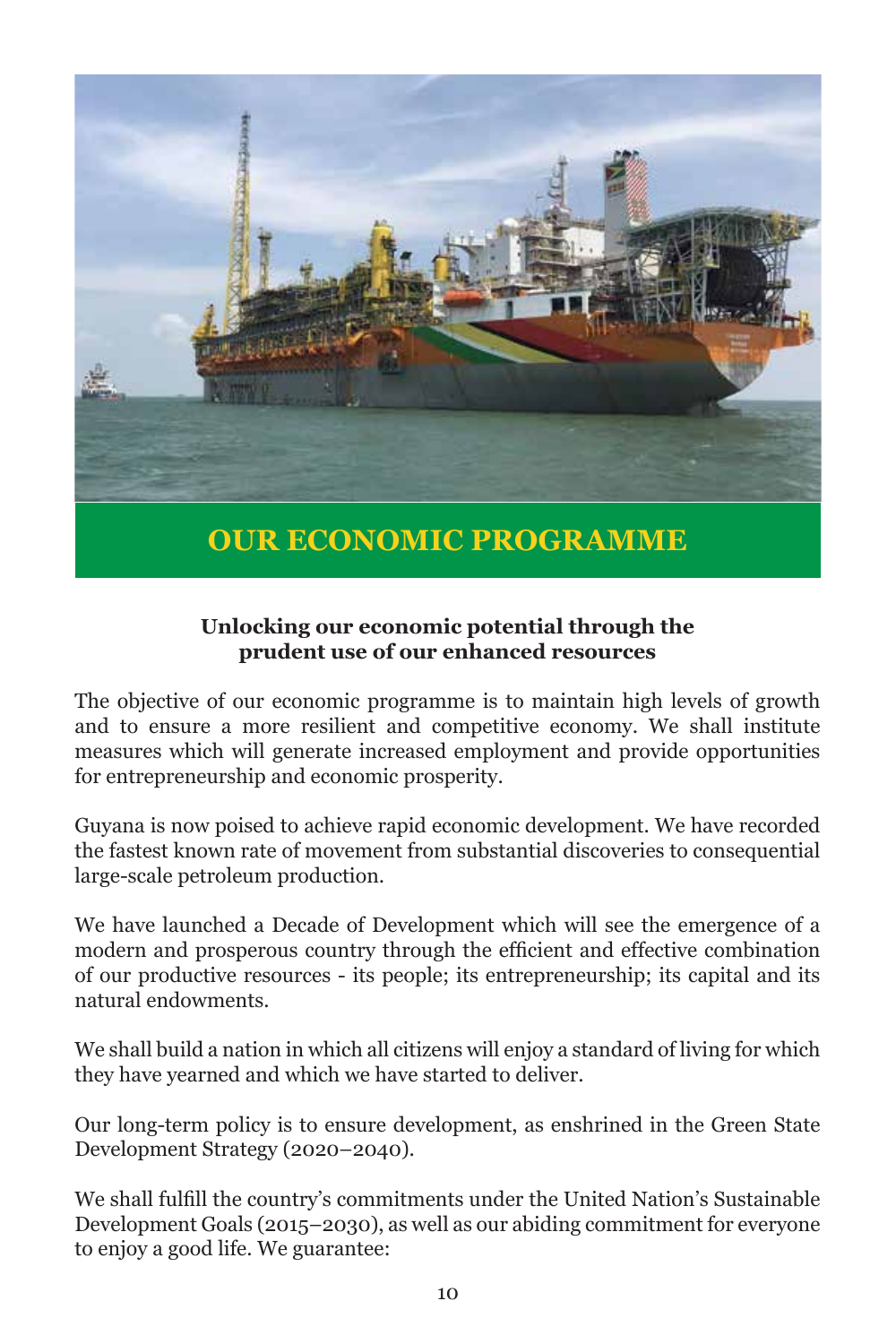#### **1. Investment promotion and job creation:**

- Designated agriculture development zones in every region;
- Establish a State Land Resettlement Commission to enable former sugar workers, to access land for housing and agriculture;
- Continue the development of rural agriculture that commenced under the Rural Agricultural Infrastructure Development (RAID) programme;
- Continued and increased financial and technical support for small and microenterprise (SME) development;
- Establishment of special economic zones to facilitate industry, commerce and entrepreneurship;
- Continue to build more industrial areas, technology parks and designated agriculture development zones in every region;
- Introduce incentives tied to the use of new technology and international standards in business; to encourage innovation and development; and, to promote the business process outsourcing (BPO) sector, targeting 8,000 new jobs over the next five years;
- Activate the Public-Private Partnership Unit to identify, develop and promote private investment in public projects which will benefit and enhance the lives of citizens such as:
- Construction of transport infrastructure, including road, rail and ferries;
- Construction and operation of renewable energy and gas generating plants;
- Construction and operation of specialised hospitals to provide modern medical services and excellent primary health-care services;
- Construction of new housing schemes and facilities to provide better housing for our citizens at home and to attract re-migrants;
- Construction of new regional residential care facilities for the elderly, orphans and persons with disabilities, countrywide; and,
- Development of an ICT Centre of Excellence in each regional capital for the benefit of young enterprising citizens.

#### **2. Improved business environment:**

- Implement the Small Business Procurement Programme to increase economic opportunities for small businesses, fully;
- Implement the 'Doing Business Action Plan' to reduce the costs and inefficiencies of doing business;
- Improve anti-smuggling measures to level the playing field for local businesses;
- Complete the Electronic Single Window system for processing imports and exports to improve efficiency and facilitate easier movement of goods;
- Transition to fully electronic processing of all business-related government transactions; and,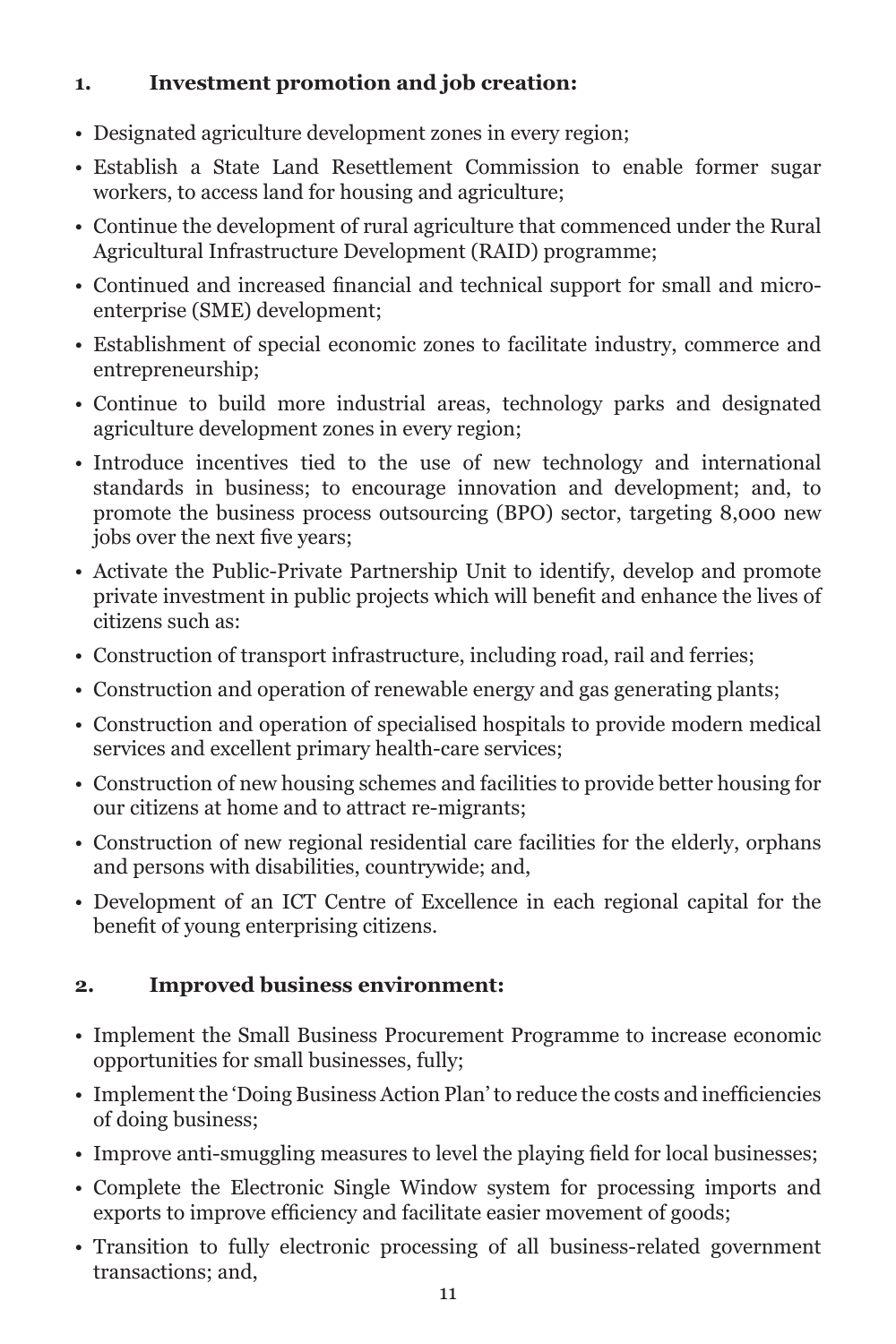• Develop and promote a modern framework for the cooperative sector.

#### **3. Improved public infrastructure:**

- Continue major upgrades to key infrastructure, including the Linden-Soesdyke highway; and the Mahaica-Rosignol, Palmyra-Moleson Creek and Supenaam-Charity roadways;
- Upgrade the Linden–Kwakwani road and construct a new highway from Linden to Lethem with access to deep water harbours;
- Upgrade of the Matthew's Ridge, Linden, and Lethem aerodromes;
- Connect regional capital towns to make commuting easier for our people;
- Connect hinterland villages to all-weather roads and increase accessibility to farming, logging and mining areas;
- Build a new, high-span bridge across the Demerara River;
- Build the East Coast -East Bank connecting road with about 5,000 hectares of adjacent land, developed over five years;
- Build the Parika-Goshen-Free-and-Easy road network, opening up land for development;
- Reintroduce a public transportation service (buses and ferries) with subsidized fares for the elderly, school children and persons with disabilities;
- Rationalise the development of all riverfront facilities, including:
- The Georgetown, Vreed-en-Hoop and Parika ferry stellings; and,
- The Georgetown waterfront development project, including a seawall boardwalk to facilitate safe, family-friendly recreational activities for citizens.
- Continue renovation of drainage infrastructure to minimise flooding and construct more pump stations.

#### **4. Increased focus on economic diversification:**

- Implement a national export and investment strategy targeting agri-businesses, aquaculture, mining, forestry, tourism and other high, value-added services;
- Ensure maximum use of farm produce to supply all of the food provided to vulnerable groups and students under the Public Education Nutrition Service (PENS);
- Expedite the land application process for small farmers;
- Distribute "Start-up packages" to youths and others who wish to start farming. These packages would include seeds, seedlings, young plants, animals, fertilizer, spray-can, hand-tools and breeding animals;
- Ensure job retention by optimizing our sugar industry for the production of sugar for the Caribbean market, for the beverage and other industries and for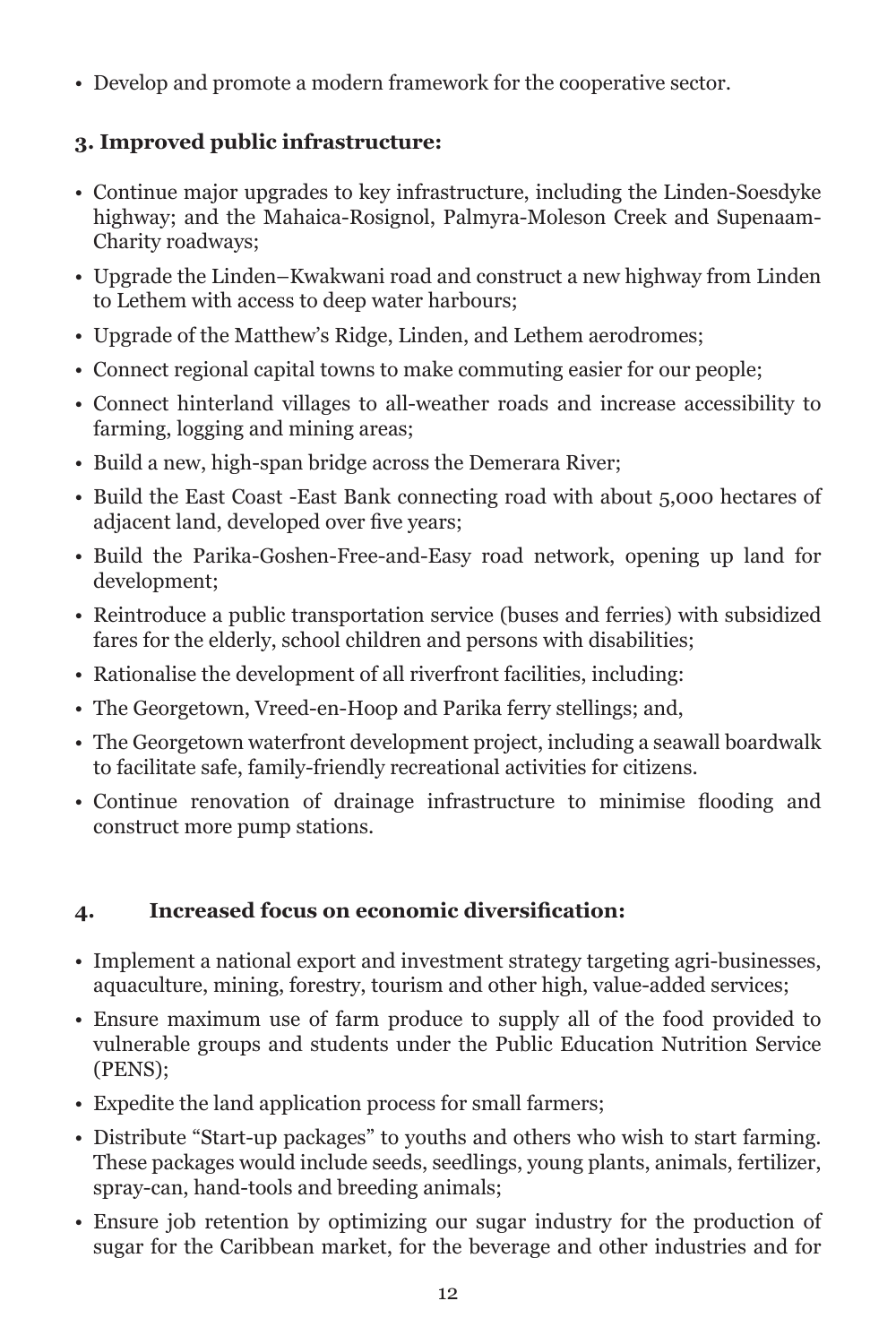

Local work force development and utilisation.

co-generating electricity for the national grid;

- Continue to improve quality assurance capabilities to satisfy and improve demand for Guyanese products; and,
- Establish designated sustainable tourism development zones.

#### **5. A modern and business-friendly tax regime.**

- Reconvene the Tax Reform Commission to receive and consider submissions from stakeholders and to make recommendations to create a tax policy which will be fair to all taxpayers; and,
- Continue to grant tax relief to individual taxpayers countrywide.

#### **6. Enshrine a Local Content Policy for the oil and gas sector in legislation:**

- Local workforce development and utilization so that Guyanese can develop expertise and participate fully in this new sector;
- Supplier development and utilization so that Guyanese businesses could participate in, and benefit, from this new sector; and,
- Knowledge and technology transfer to equip our people to be integral in this sector.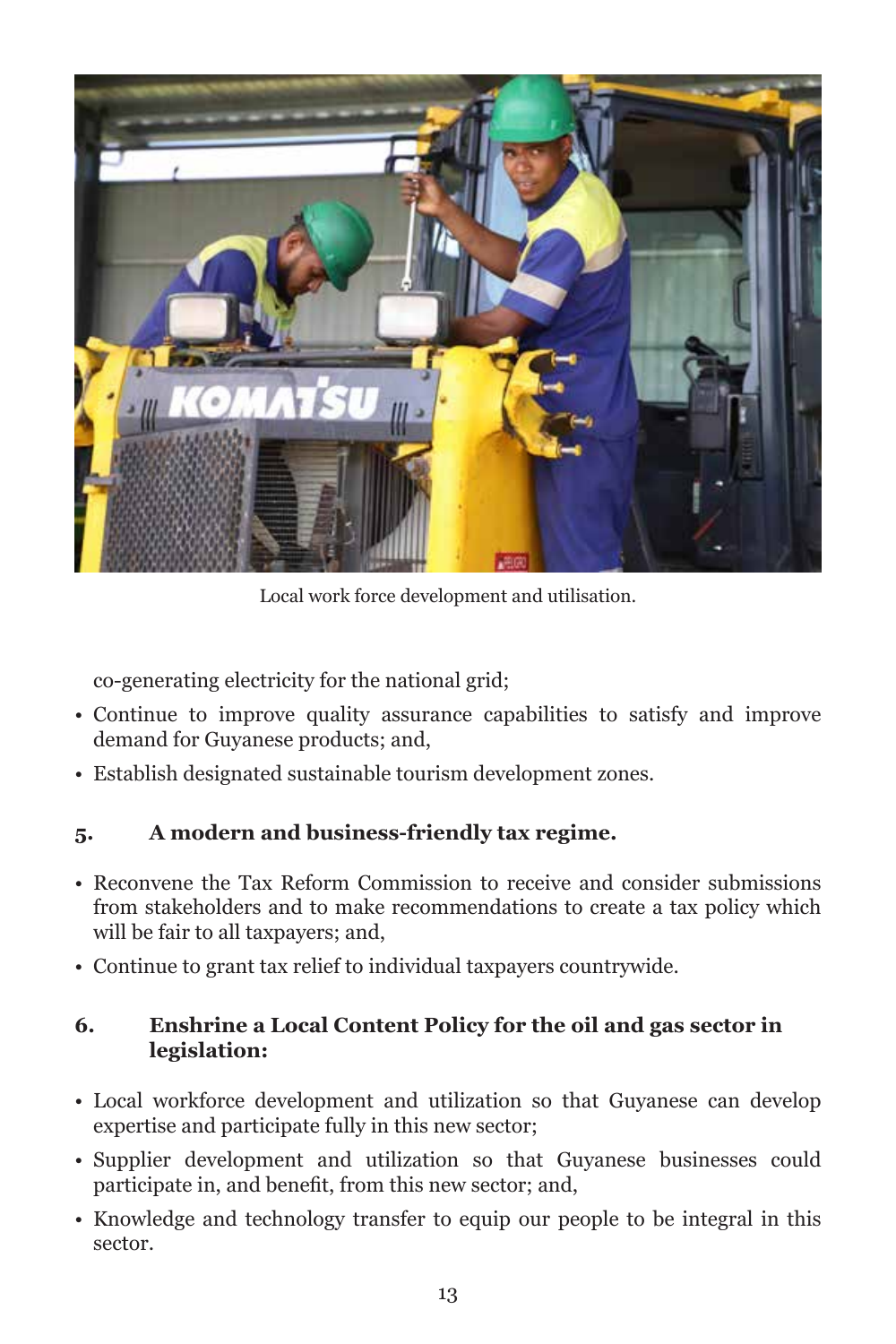

#### **For communities that are clean, green and pristine.**

The objective of our environmental programme is to reduce the adverse impact of climate change, preserve and protect our natural eco-systems and to continue the transition towards a green economy.

Having made significant progress at both the policy and implementation levels during our first administration, we will:

- Continue our review of EPA regulations to strengthen efforts to preserve the environment;
- Continue to develop the Oil Spill Contingency Plan;
- Strengthen domestic capacity to protect our unique environment by expanding the number of environmental technicians countrywide;
- Support the transition to green approaches and technologies in the agriculture, fishing, forestry and mining sectors;
- Introduce local and regional recycling programmes to reduce waste and pollution;
- Introduce a national strategy for transitioning to the use of electric vehicles;
- Ensure enforcement of our environmental laws, including the use of Environmental and Social Impact Assessments (ESIAs) and Environmental Management Plans (EMPs) where mandated; and,
- Accelerate reforestation and reclamation of mined-out areas and continue the protection and growth of our mangrove forests.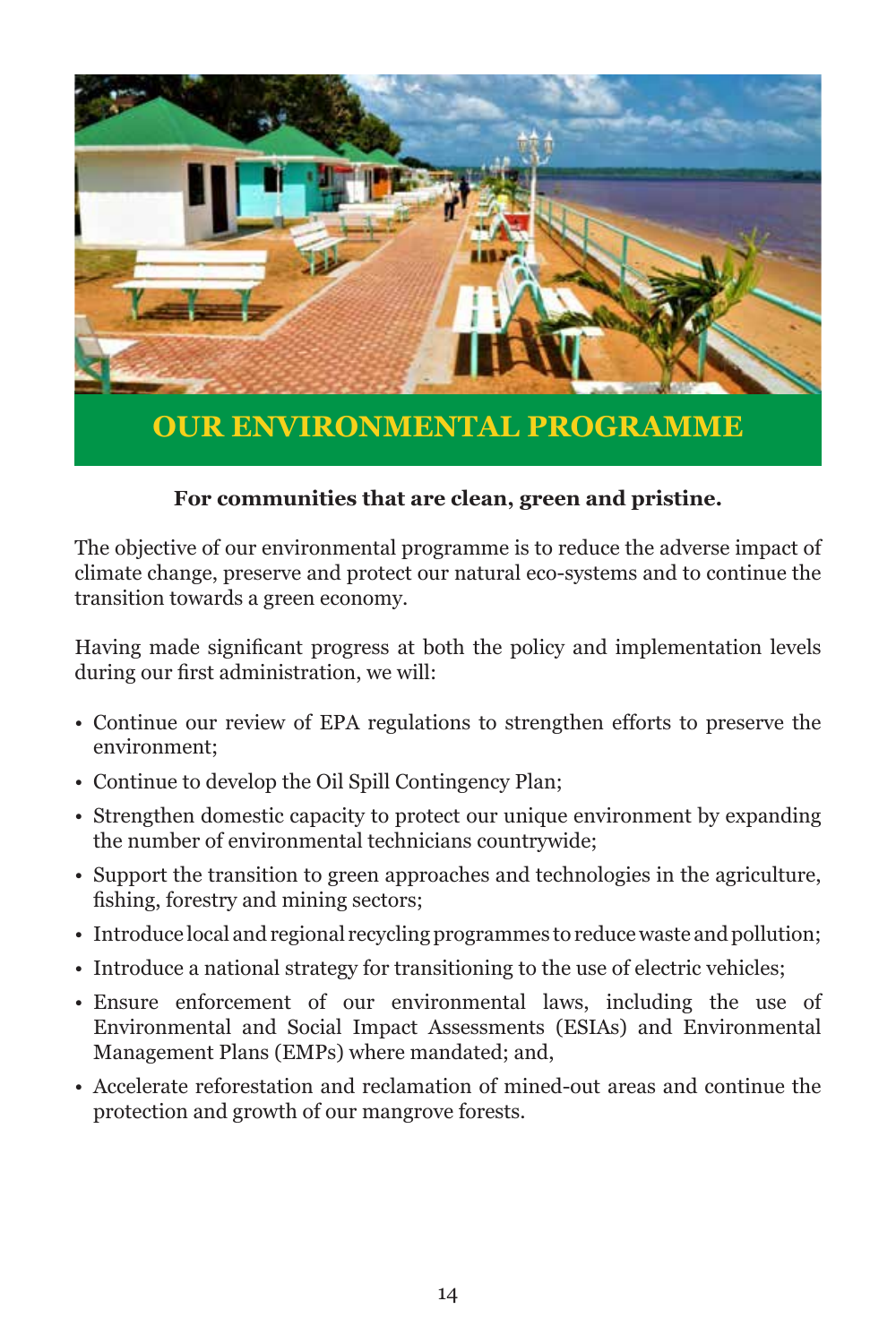

## **OUR ENERGY PROGRAMME**

#### **Our green economy - affordable, reliable and sustainable energy**

We made significant strides in meeting our commitment to delivering the 'good life' to our citizens during our first administration. We are prepared to reap the benefits of being an oil-producing nation. We have initiated programmes and policies to deliver a developed and diversified energy sector. These initiatives took into consideration the need to ensure energy security.

Our administration has facilitated the movement from oil discovery to responsible petroleum production in an unprecedented time frame which will provide the resources needed to propel Guyana to unprecedented levels of economic growth and development.

We commit to the goal of 100% renewable energy by 2030, at the same time, ensuring that there are adequate, accessible and affordable energy supplies during the transition period.

The 'Decade of Development: 2020-2029' will see accelerated development in the energy sector. We will:

- Establish solar farms in all hinterland 'capital towns' and, also, mini solar farms in indigenous villages;
- Provide reliable and affordable electricity from associated gas from the Liza-1 project;
- Provide hydro-electric power in Lethem and Mahdia;
- Provide resources for renewable energy sources such as solar farms, waste-toenergy plants, biomass and wind; and,
- Establish a Natural Gas Terminal, which will create opportunities for employment and reduce energy costs for our citizens.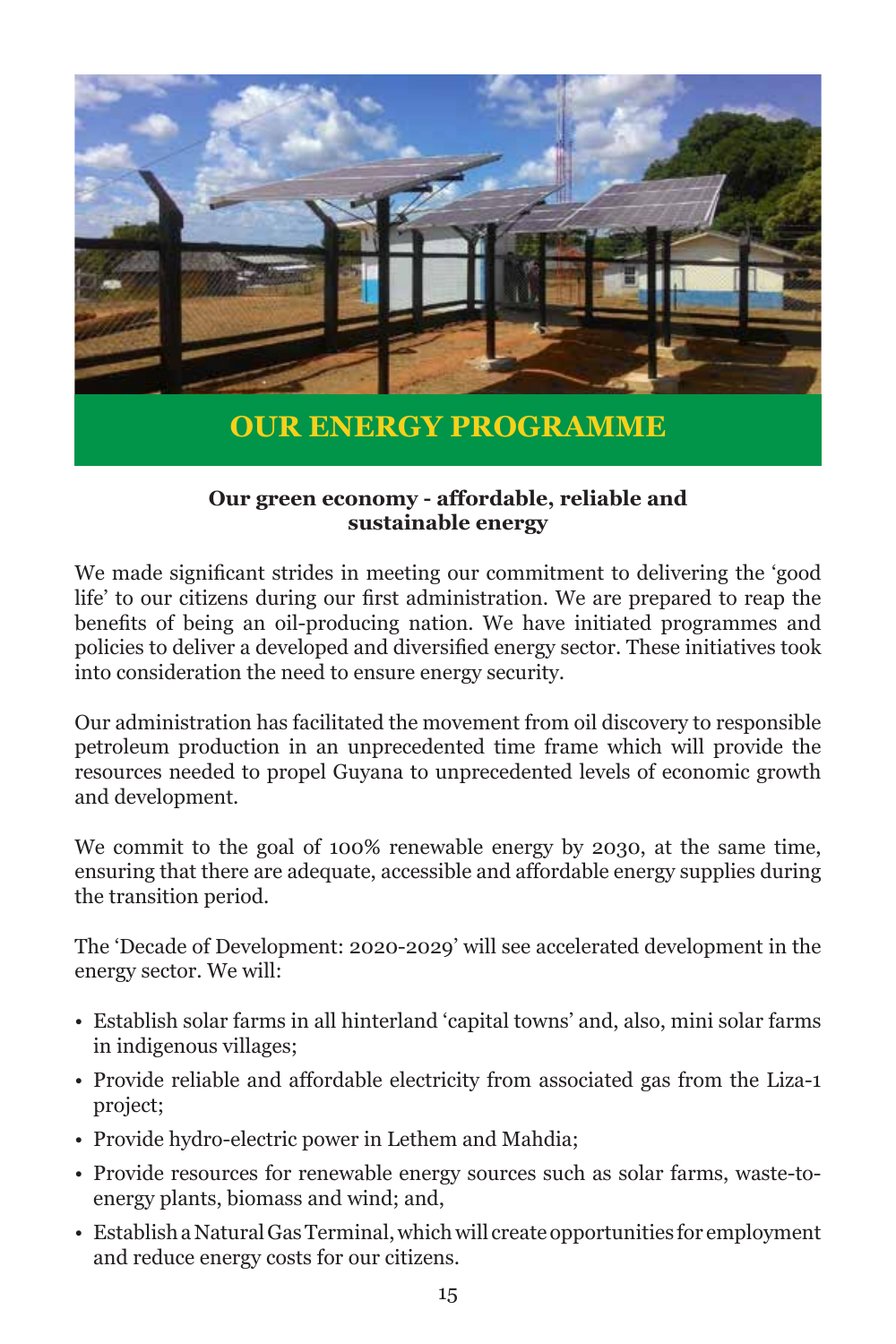

**OUR EDUCATION PROGRAMME**

#### **An education nation - investing in our nation's future**

Education is the key to economic development and social transformation. Any nation that wishes to stake a credible claim to development must possess a highlydeveloped education system.

We commit to establishing a first-class education system which will transform the lives of every citizen. The creation of an education nation will ensure that every child has the opportunity to attend school and receive a quality education.

Easy access to quality education is an entitlement and is essential to attaining the 'good life' for all the people. It is through education that our young people will be better positioned to make impactful contributions in the world by being creators and innovators.

Our energies and resources will be invested in the creation of an education nation, affording all children, regardless of socio-economic background and where they live, similar opportunities to attain their full potential.

We have seen impressive strides in education in the first term of the Coalition administration. The introduction of the Public Education Transportation Service (PETS) and the Public Education Nutrition Service (PENS) has brought inestimable relief to parents and students.

Improvement in the Grade 6 Assessment Examinations, both on the coastland and in the hinterland has been remarkable. We have seen improved performances of students at the Caribbean Secondary Education Certificate (CSEC) Examination and the Caribbean Advanced Proficiency Examination (CAPE).

Science, Technology, Engineering and Mathematics (STEM) education has reached unprecedented heights during the first term of the Coalition Government. Numerous schools have been constructed and we have improved the salaries,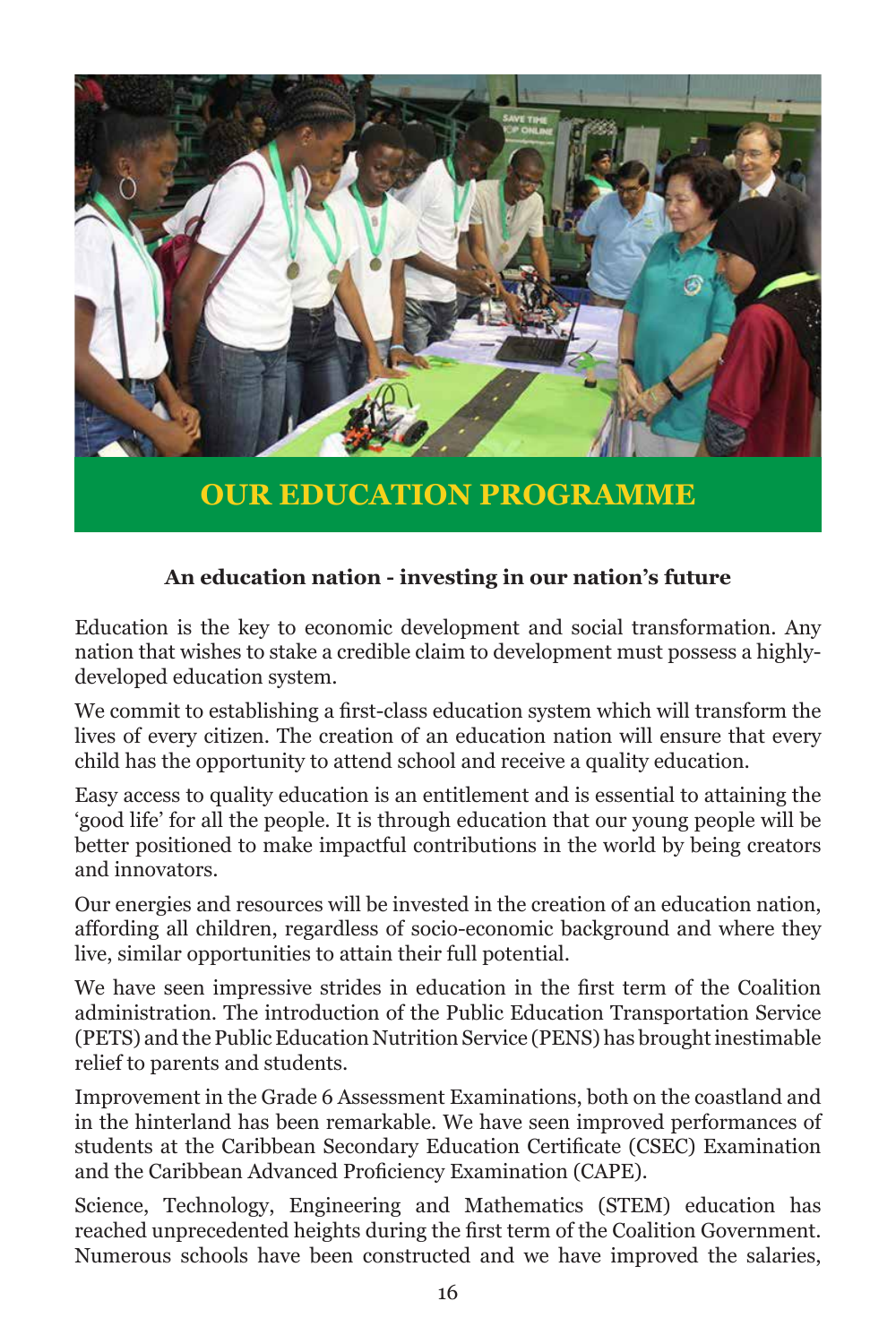allowances and stipends of our teachers.

These efforts will intensify in the drive towards an education nation. We will:

- Implement the "Right to Education" as enshrined in Article 27 of the
- Constitution of the Republic of Guyana, which guarantees, "free education from nursery to university" as the right of every citizen;
- Ensure equitable and universal access to quality education in rural and hinterland communities;
- Establish a senior secondary (6th Form) school in the capital towns of every region;
- Emphasise science, technology, engineering and mathematics (STEM);
- Encourage students to undertake courses of study in fields which are critical to the petrochemical industry in order to increase local participation in the industry from the early stages and ultimately reduce dependence on foreign nationals;
- Implement an expanded Public Education Nutrition Service (PENS), so that all eligible students receive three meals at school, every day and implement an expanded Public Education Transportation Service (PETS) to provide increased support for students and disadvantaged persons;
- Train more teachers to improve student-teacher ratios by expanding the existing CPCE campuses and building new campuses in capital towns;
- Modernize the curriculum and equip teachers with the technological tools to create workers and professionals for the future;
- Increase the allocation of duty-free concessions to teachers and education administrators;
- Improve national schools of Dance, Drama, Music and Art and increase support for the Critchlow Labour College;
- Improve, expand and establish a system of Regional Technical Institutions in all capital towns; and,
- Build an Institute of Information & Communications Technology.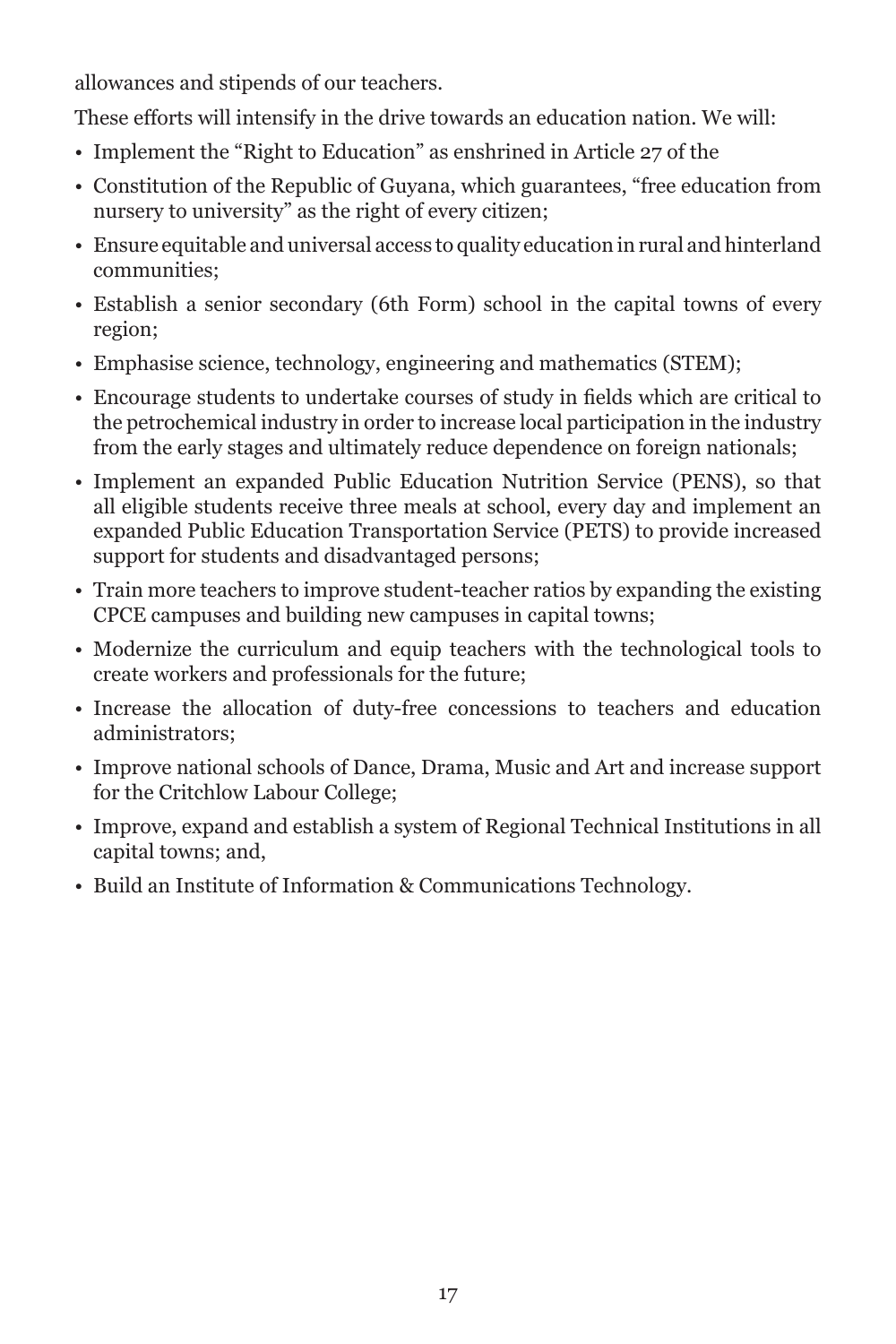

**OUR SOCIAL PROGRAMME**

#### **Our social contract - promoting and protecting everyone's welfare**

The objective of our social programme is to improve the quality of life of all Guyanese and to ensure that every citizen, regardless of race, religion, gender, age and social background, could achieve the 'good life'. Building on the achievements of our first administration, we commit to:

#### **1. Improving health care delivery, access, and cost-effectiveness. We will:**

- Extend universal primary healthcare to ensure that every citizen is able to access health services within close proximity of his or her place of residence;
- Reduce disparities in health services between the hinterland and the coastland and between urban and rural areas;
- Construct and equip new nursing schools in rural and hinterland communities;
- Provide modern equipment and technology and employ attendant skilled personnel for hospitals countrywide;
- Provide modern mental health care services countrywide;
- Increase the national fleet of ambulances and emergency response vehicles by 20% over the next five years;
- Increase the national complement of trained emergency first responders, significantly;
- Provide nutritional food hampers for all pregnant and lactating mothers who are income-eligible; and,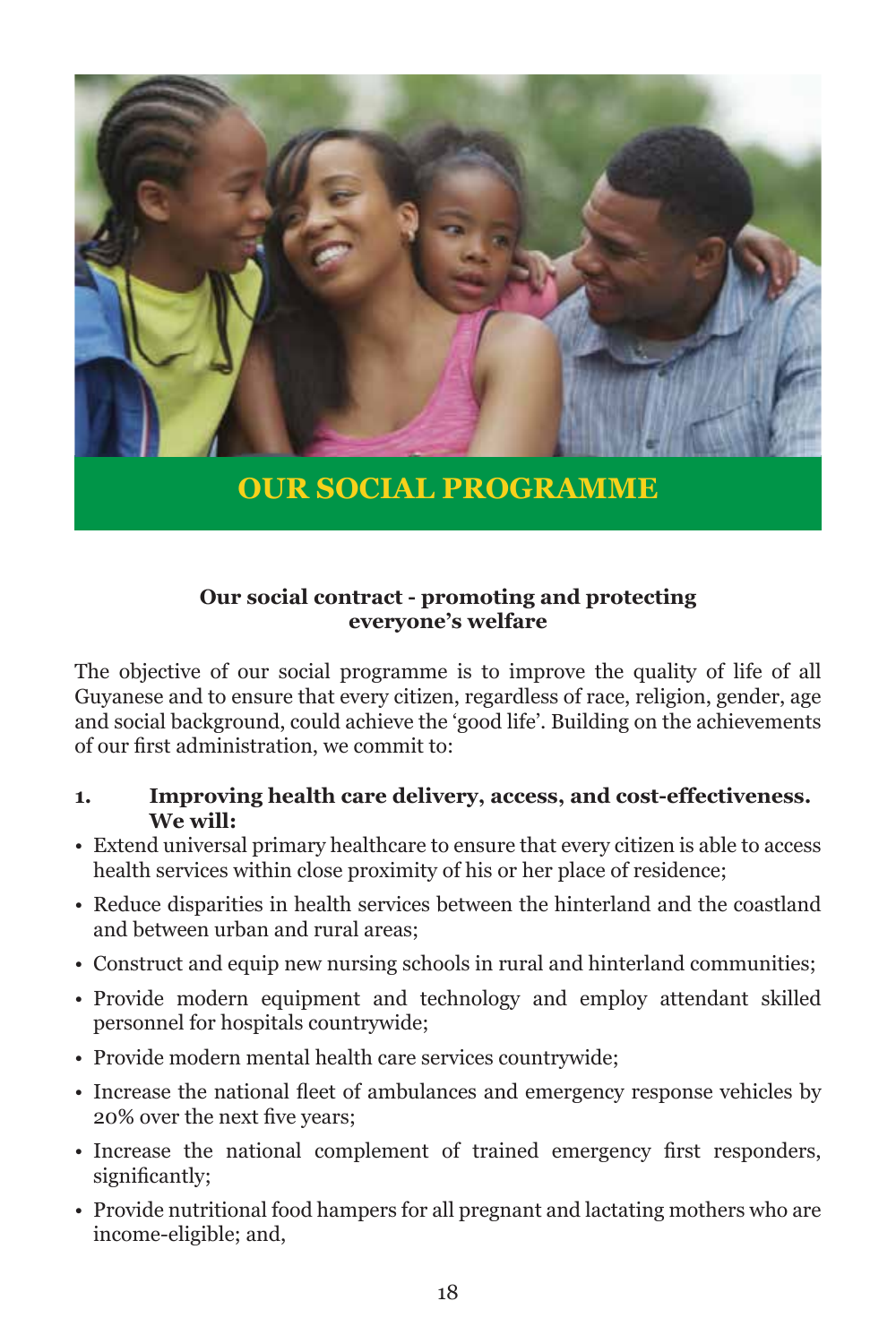• Increase the use of drones in health-care delivery for access and rapid responses in remote areas.

#### **2. Enhancing disaster preparedness:**

- Continue to increase our national petroleum spill response capability;
- Continue to insulate and fortify our coastal zones from threats posed by climate change;
- Continue to strengthen and fully resource the NDIA to reduce floods across the country;
- Continue to strengthen and resource the Civil Defence Commission (CDC) to respond rapidly and mitigate any disaster;
- Establish a national data centre in a disaster-free area for secure back-up of data in the event of a disaster;
- Increase our surveillance mechanisms to identify and rapidly respond to potential threats;
- Improve cooperation at hemispheric and regional levels for major threat surveillance and early warning systems; and,
- Increase the use of drones for threat surveillance and disaster response.

#### **3. Increasing Social Protection:**

- Continue to work to eliminate extreme poverty and to strengthen social protection to safeguard and empower the most vulnerable in society including, the indigent, the homeless the elderly and persons with disabilities;
- Expand the Ministry of Social Protection's (MOSP) Difficult Circumstances Programme to reach more eligible beneficiaries,with a wider range of assistance;
- Expand the Public Assistance Programme to reach more beneficiaries and increase the allocated amount annually, and, the Foster Parents Programme to benefit more children by increasing the allocated amount, annually;
- Continue to increase old age pensions along with other Public Assistance & Difficult Circumstances benefits;
- Establish hosting requirement standards for foster-children, family-care, eldercare, and day-care households and centres;
- Construct new residential care facilities for the elderly, orphans and persons with disabilities countrywide;
- Increase the assignment of social workers to include every community and school, countrywide;
- Increase support and allocate resources for the Child Protection Agency;
- Continue to increase the government allocations to NGOs which serve the disadvantaged, and the differently-abled; and,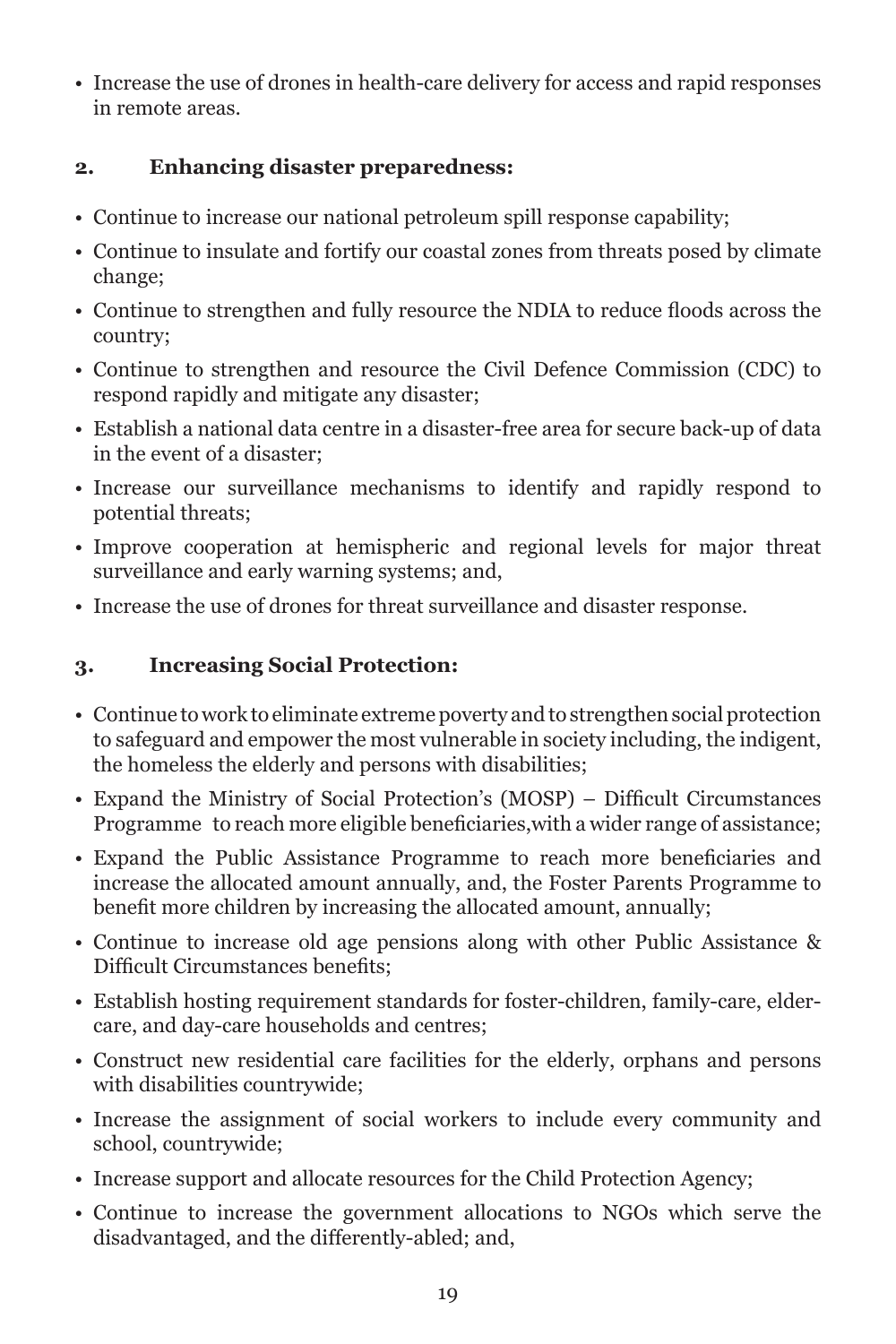• Continue to improve the provision of utilities – electricity, water and street-lighting to communities across the country.

#### **4. Promoting women and gender equality:**

- Implement a dedicated programme for girls in STEM;
- Ensure equal pay for women;
- Continue to improve gynaecological, maternal and neonatal health care countrywide;
- Implement a national family counseling plan for families affected by domestic violence;
- Enforce the National Gender and Social Inclusion Policy;
- Social workers in all community health centers across the country to provide guidance and counseling for families;
- Provide educational support for children of single mothers;
- Instituting a quota of small business grants for women;
- Establish a central business and training bureau for women, including hinterland women to develop and grow their businesses;
- Establish the reintegration learning centers for women of all ages who are keen to develop their professional, business and life skills;
- Expand early childhood day-care centres and nurseries to help women fulfil their professional aspirations;
- Increase the quota of scholarships for women and girls;
- Provide specialist training for members of the Guyana Police Force to adequately address incidents of domestic violence;
- Continue to improve the application of laws designed to ensure the protection of women; and,
- Ensure the involvement of higher percentages of women in governance and decision making in all state organisations and institutions.

#### **5. Increasing opportunities for youths:**

- Develop innovation and entrepreneurship training programmes for youth to enhance their ability to develop and earn a good living;
- Continue to provide scholarships for youths, with special focus on science, technology, engineering and the medical sciences;
- Create a dynamic and computerized National Employment Data Bank, so that youths could see in real time all job opportunities available in the country and can apply for them;
- Provide mandatory career counselling for all secondary school students;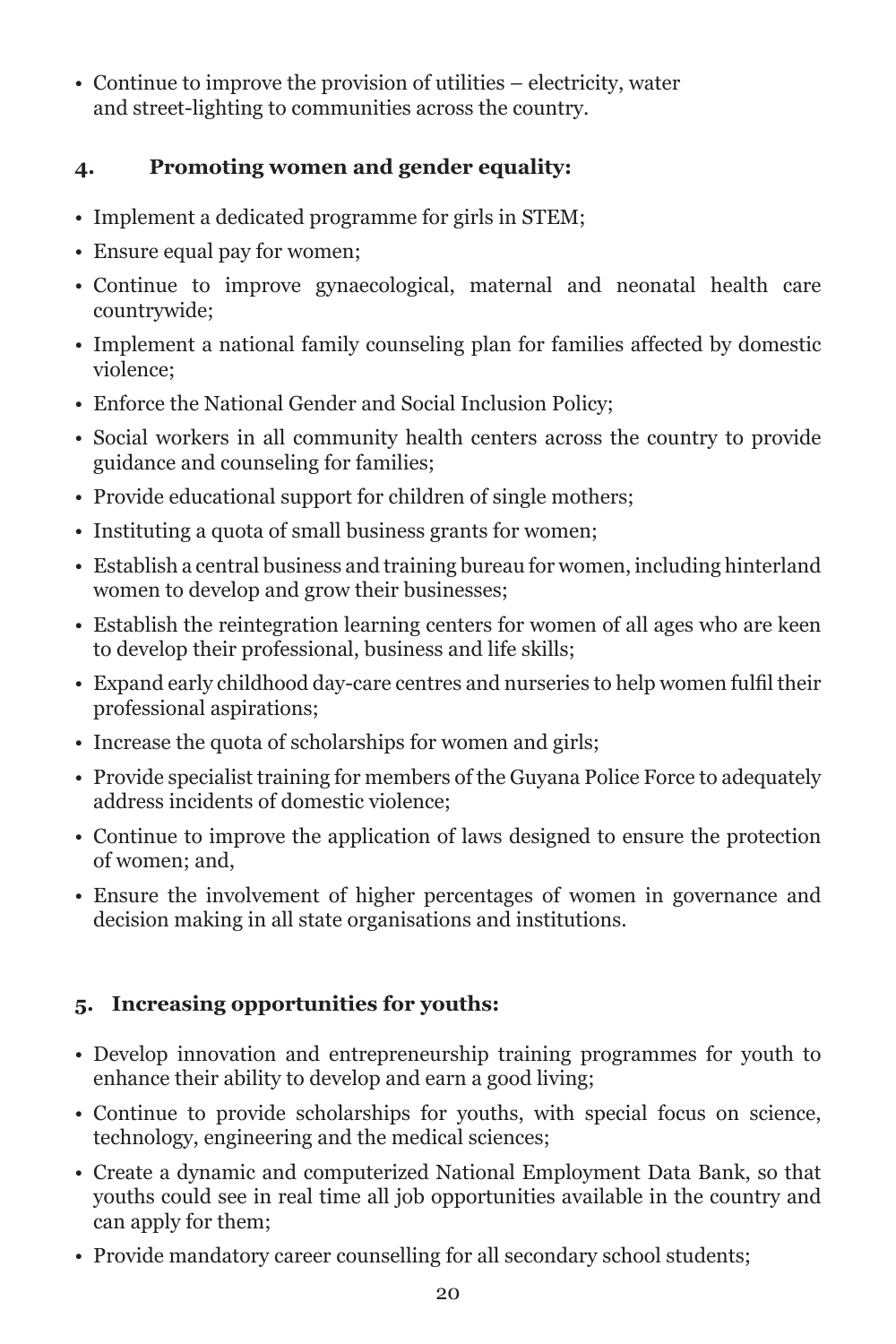- Provide job-skills and life-skills training for all secondary school and technical institute students during their final year;
- Engage the private sector with a view to increasing the number of internships granted annually to youths;
- Expand the national work-study programme to increase the number of participating students;
- Establish a National Mentoring Programme to join youths with career mentors and to join youth-owned small businesses with larger companies;
- Expand the Guyana Youth Corps, apprenticeship schemes, private sector partnerships and entrepreneurship schemes to reduce unemployment;
- Ensure that every secondary school has designated coaches and physical education teachers;
- Provide stipends and sports gear to national athletes;
- Implement a national playfield programme to rehabilitate, maintain and secure community playfields for athletes and the general public to train, play sports and exercise during both daylight and evening hours;
- Reintroduce musical arts, fine arts and theatrical arts in schools; and,
- Develop more community centres and refurbish existing ones to provide safe spaces for young people to meet and socialise.

#### **6. Enhancing hinterland development and preserving indigenous cultural identity:**

- Resolve existing land rights issues of Indigenous peoples;
- Complete consultations on the review of the Amerindian Act;
- Implement the ten-point Plan of Action for Hinterland Development;
- Extend more public services to hinterland communities, using technology such as smart classrooms, to narrow the economic, social and digital divide between the coastland and the hinterland;
- Continue to promote hinterland tourism development and arrange greater international exposure of our Indigenous Peoples' cultures and their cultural products;
- Continue to expand electricity supply and improve roadways in hinterland communities;
- Continue to improve telecommunications in the hinterland, using digital technology;
- Continue to provide free access to the internet in schools and government agencies to improve education, training, entrepreneurial opportunities and social services in hinterland communities;
- Continue to construct new wells and build water distribution networks for hinterland residents;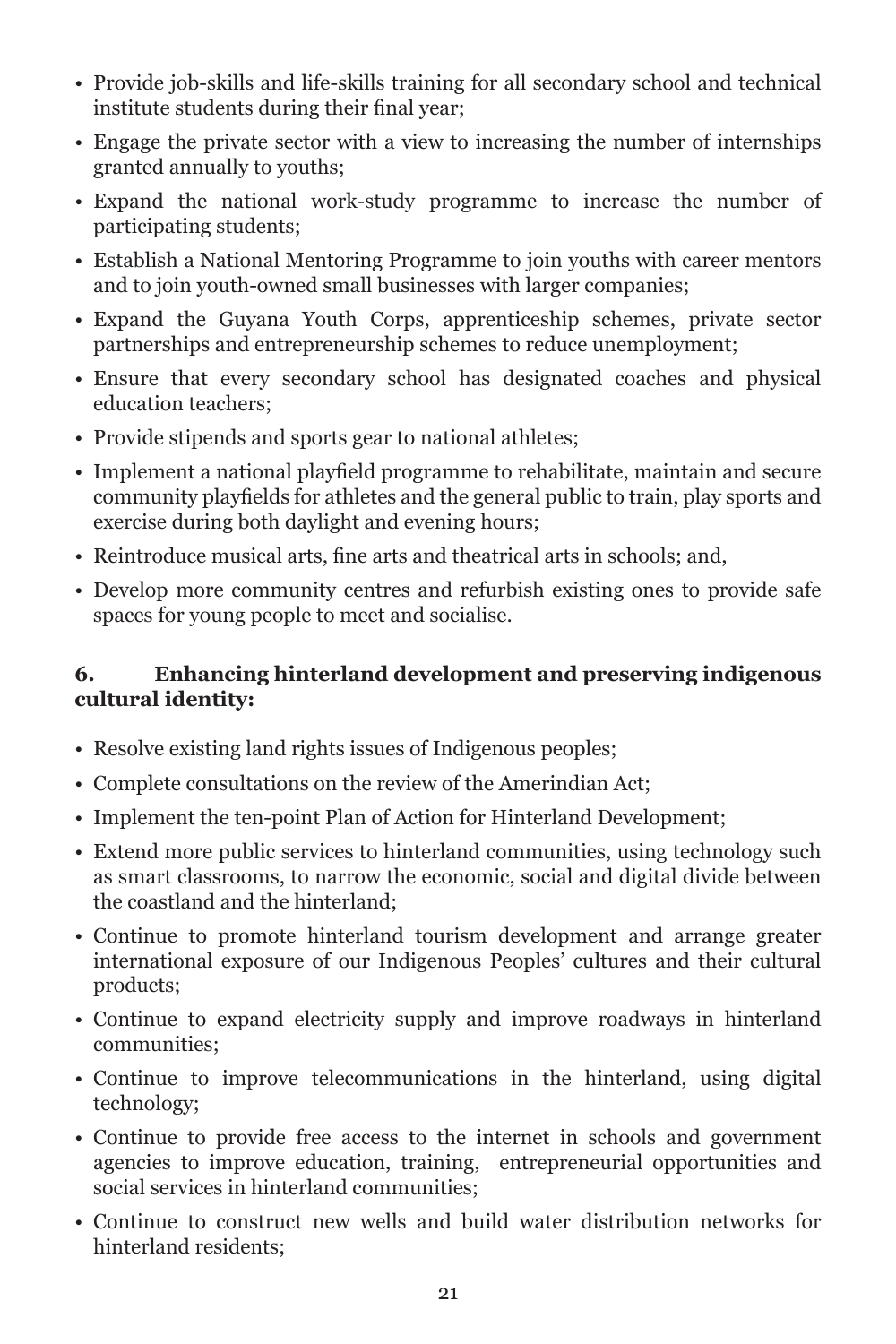- Utilise Indigenous Peoples' knowledge in protecting the environment and countering climate change;
- Encourage commercial activities utilising the produce of the hinterland, such as cassava;
- Encourage community-owned enterprises in indigenous communities by introducing private capital to indigenous communities for the purpose of promoting sustainable enterprise;
- Continue to ensure balanced national development through greater allocation of capital projects in hinterland areas;
- Conduct Government retreats, meetings, and training in hinterland regions to stimulate business and promote their development;
- Increase the provision of clean energy to hinterland communities from solar, wind and hydro-electric sources; and,
- Increase the participation of hinterland residents in small-business initiatives established by the Government.

#### **7. Providing safe and affordable housing:**

- Immediately establish a National Squatter Settlement Commission to eliminate squatting, country-wide;
- Allocate 20,000 house lots and housing units within structured communities in addition to other government-funded housing initiatives to address the projected housing deficit;
- Allocate affordable housing to public servants, nurses, teachers and disciplined services employees; including interest subsidies to keep their mortgages affordable;
- Provide incentives to private investors for affordable housing solutions;
- Continue to develop Guyana's building codes, with a focus on resilient and climate-smart architectural solutions;
- Provide utility services, including water, electricity, street lights and sanitation management in all new housing communities;
- Ensure all housing communities include the provision of education, healthcare, human recreational, security and fire protection services and facilities; and,
- Ensure all housing communities are allocated spaces for places of worship, recreational facilities and parks.

#### **8. Approving conditional cash transfers:**

• Conditional Cash Transfers (CCT) based on a feasibility or pilot study including, but not limited to, Nutritional Support; Housing Support; Public Transport and a Single-Parent Support Programme; vouchers for day-care and elder-care services and adult remedial classes and training; increased stipends for students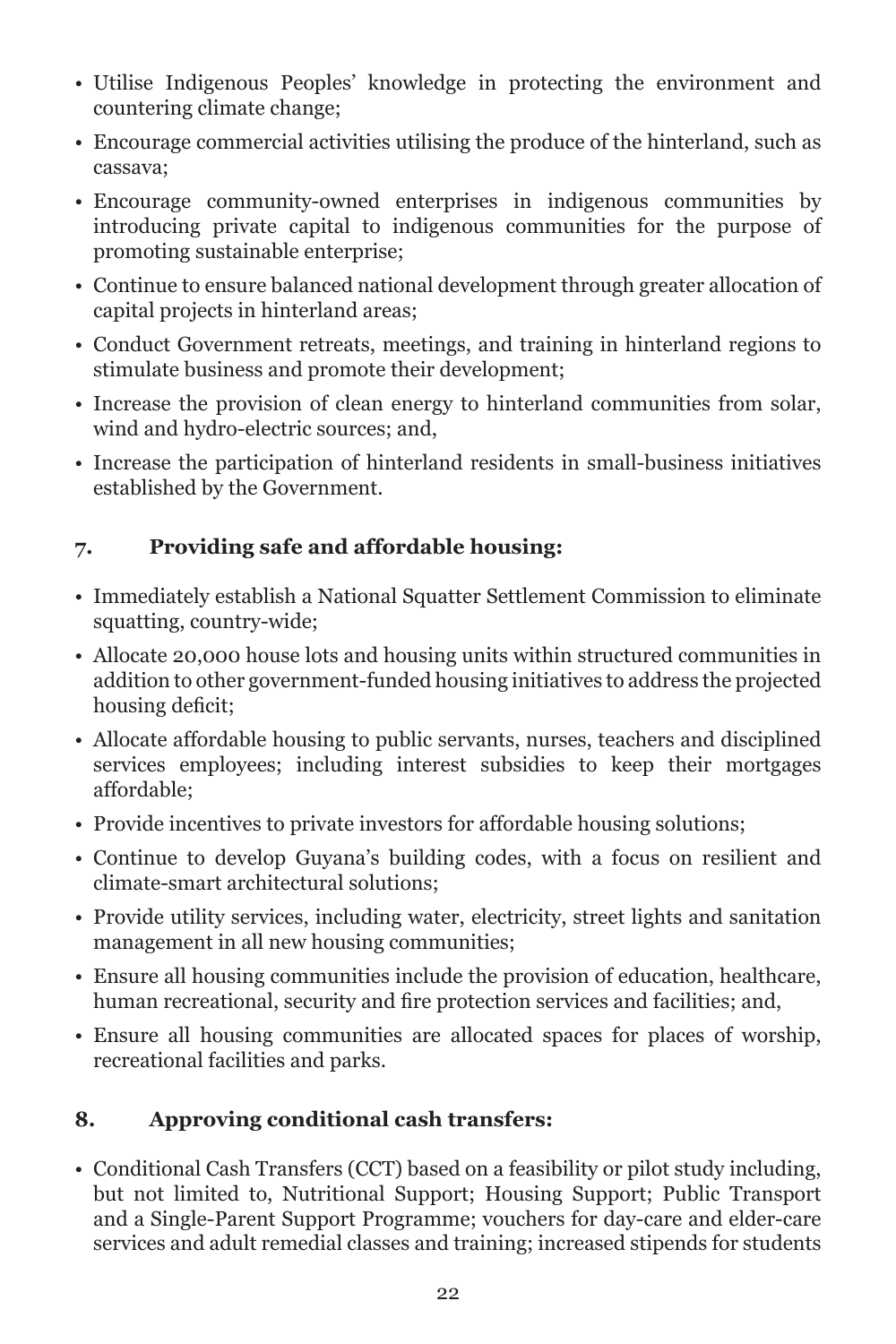

Improving Health Care delivery.

attending Technical Institutes, Nursing Schools, School of Home Economics, Guyana School of Agriculture;

•

- Cash transfers through the Public Education Assistance Service (PEAS) and,
- Cash Transfers for the purchase of essential items.

**9. Amending legislation to eliminate the custodial sentence for possession of small quantities of marijuana.**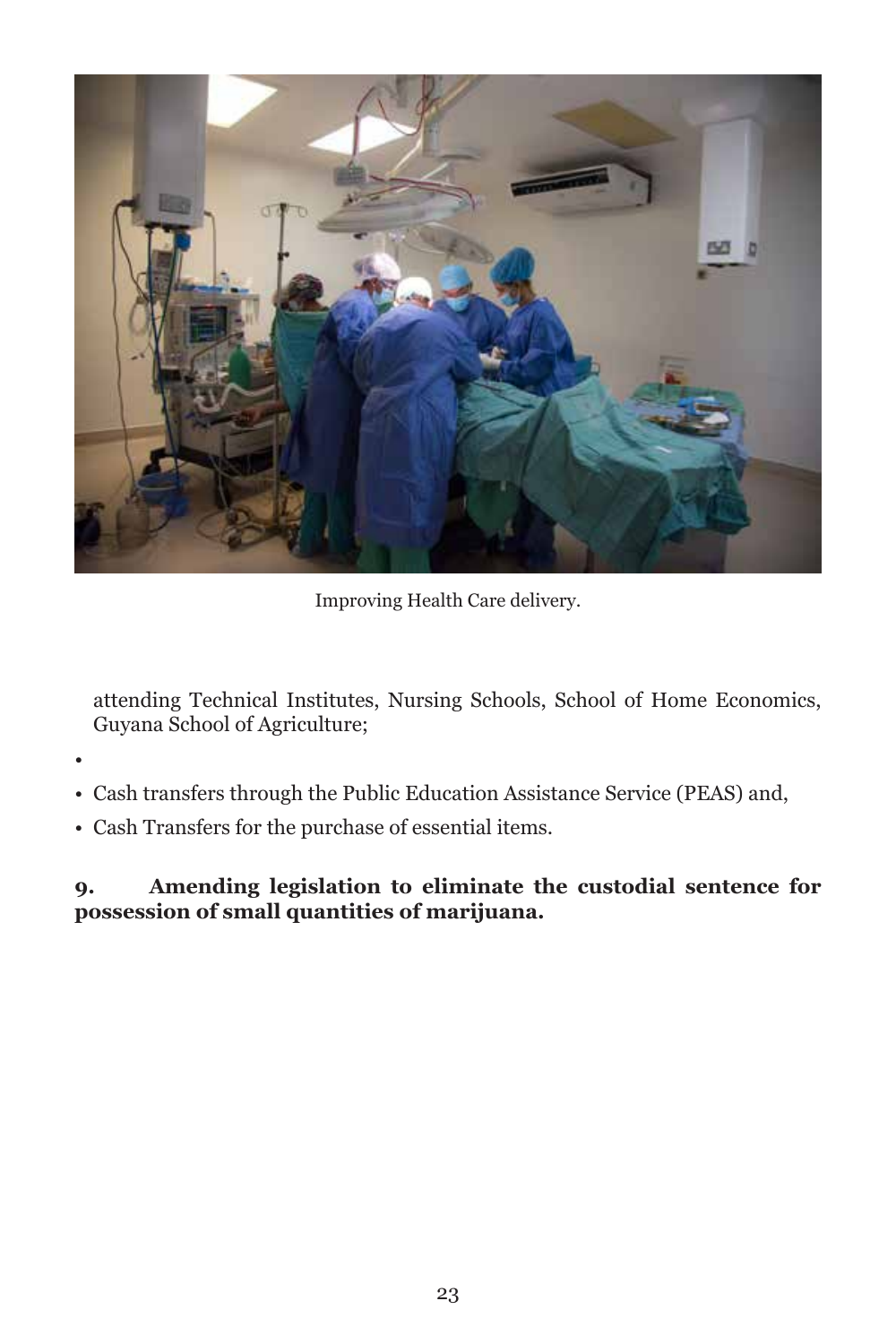

#### **Promoting our people's safety**

The objective of our security programme is to ensure human safety, to protect public and private property and to safeguard national sovereignty. We commit to:

#### **1. Ensuring human safety:**

- Continue to upgrade police stations with modern conveniences and technology;
- Provide modern vehicles and equipment to members of the Guyana Police Force (GPF) and ensure that all police vehicle will have on-board computers and communications equipment linked to a command centre and that every police officer will be issued with modern body-armour, tasers guns, body-radios and body-cameras;
- Upgrade the Emergency Response System with the aid of relevant technology;
- Expand the current Safe City Project to capital towns;
- Continue to support and strengthen Community Policing Groups to enhance trust within local communities;
- Continue to strengthen intelligence and counter-intelligence forces in the Defence and Police Forces;
- Continue to professionalise the GPF and ensure that complaints against officers are properly investigated and the necessary action taken;
- Complete the modern prison at Mazaruni, Region No.7;
- Develop a new National Police Academy with regional branches to make policing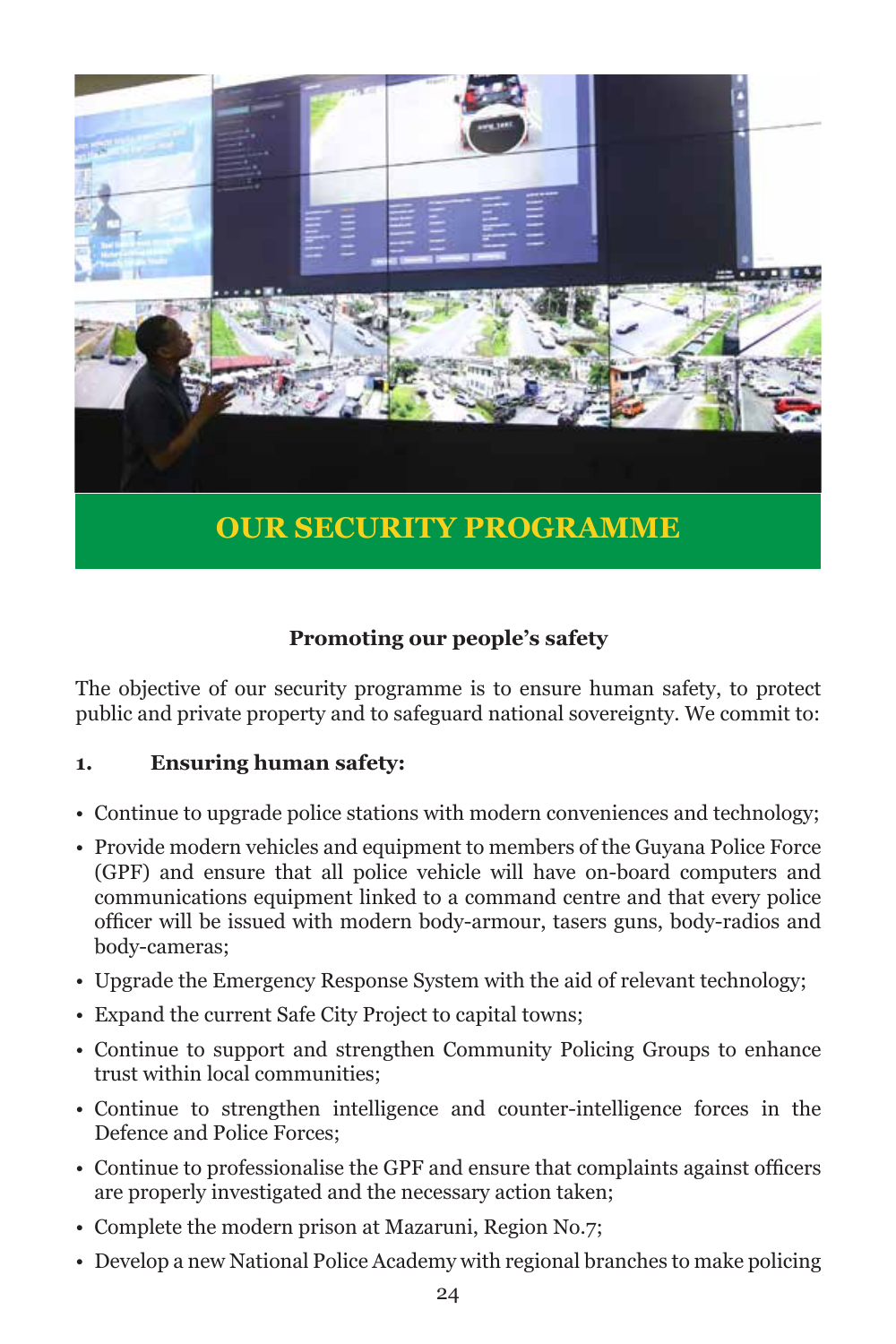more attractive to youth and to create a better educated Police Force;

- Introduce affirmative action in the Police Force to include more Indigenous and Indo-Guyanese;
- Provide modern hygienic detention centres for women and children; and
- Expand the Guyana Peoples' Militia to provide a ready national reserve and to provide job training to youth. Continue to protect citizens from threats of violence from the state, having ended state-sponsored violence during our firstadministration.

#### **2 Protecting property:**

- Intensify training of police officers in specialist areas such as prosecution, financial crimes, fraud, cyber-crime and identity theft;
- Strengthen cyber security capabilities countrywide and across government agencies;
- Complete the Safe City Project and continue to invest in technological solutions in order to reduce crime;
- Integrate databases across Government agencies and use modern technological tools so that wanted criminals could be immediately recognised and arrested; and,
- Continue to address the causes of crime through the implementation of the Juvenile Justice Act and the entrepreneurship programme for youths at risk.

#### **3. Safeguarding national sovereignty. We will:**

- Equip the Guyana Defence Force to protect the country's borders and Maritime Zone;
- Continue to safeguard citizenship and sustain measures to monitor immigration, migration, deportation, birth registration and the issuance of national passports;
- Strengthen efforts against human trafficking;
- Strengthen the Foreign Service to extend protection of Guyanese citizens wherever they reside; and,
- Deepen regional, hemispheric and international partnerships to secure and maintain Guyana's territorial integrity.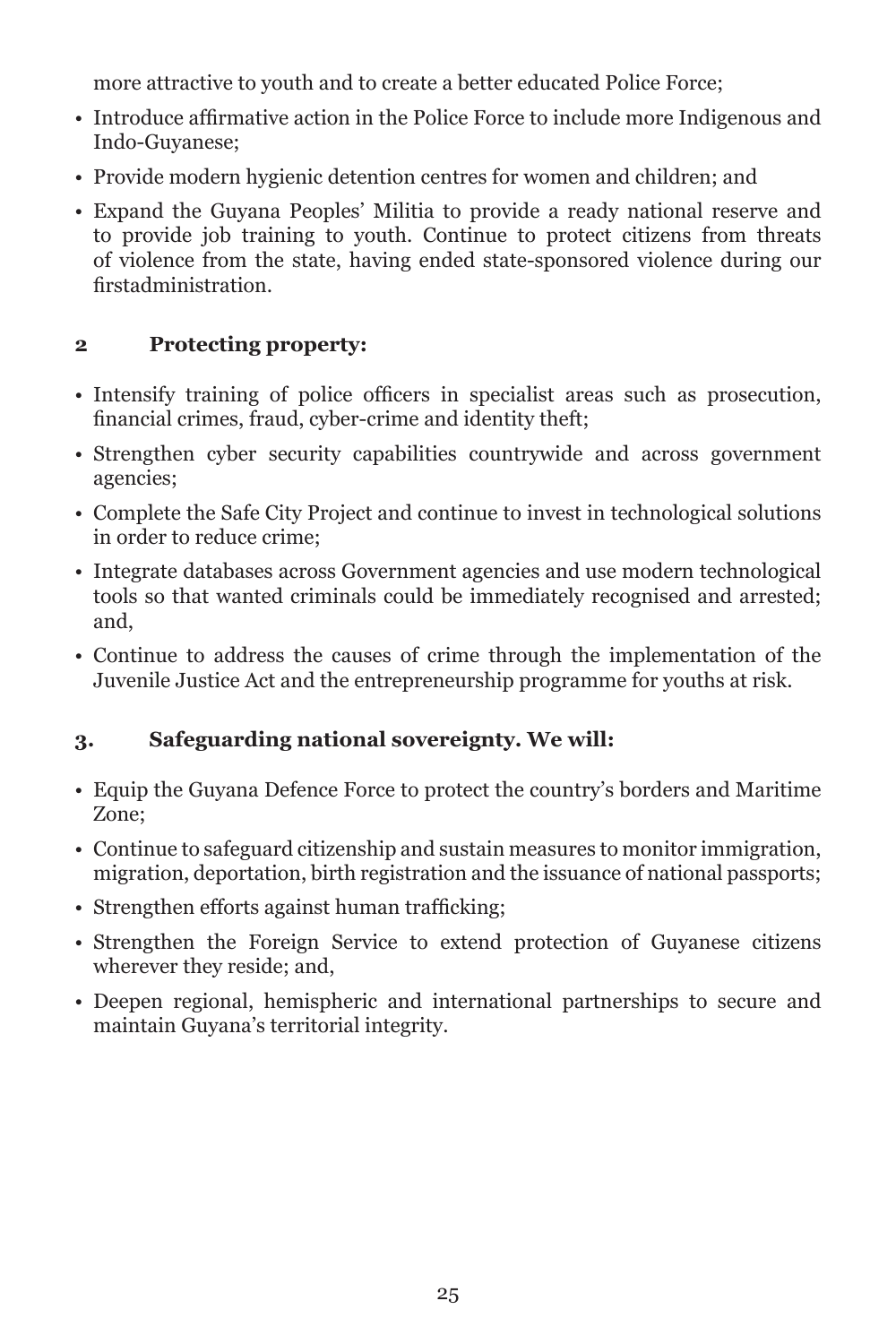

**OUR INTERNATIONAL RELATIONS PROGRAMME**

#### **Protecting our nation's sovereignty**

The objective of our international relations programme is to secure our territorial integrity; international peace and security; to promote climate security and free trade, tourism and foreign investment. We will:

- Strengthen regional and hemispheric partnerships to increase economic, social and cultural exchanges;
- Develop new and expanded trade and transport links with our neighbours;
- Continue an aggressive programme of "economic diplomacy" which will create new and expanded global markets for our farmers, millers, manufacturers, miners, forest producers and tourism operators;
- Continue to engage other countries and international organizations to recognize the integrity of our borders;
- Continue with our engagement of with regional and international organizations and development banks (UN Bodies, CDB, IADB, IsDB, World Bank, CDEMA, etc.) to retain vital partnerships and continue to leverage their resources to promote development in Guyana;
- Engage international sports organizations, associations and NGOs to develop and provide more opportunities for our local athletes;
- Establish and resource our Department of Diaspora Affairs to implement the Diaspora Engagement Plan to engage Guyanese globally who wish to contribute to national development as visitors, re-migrants, investors and volunteers.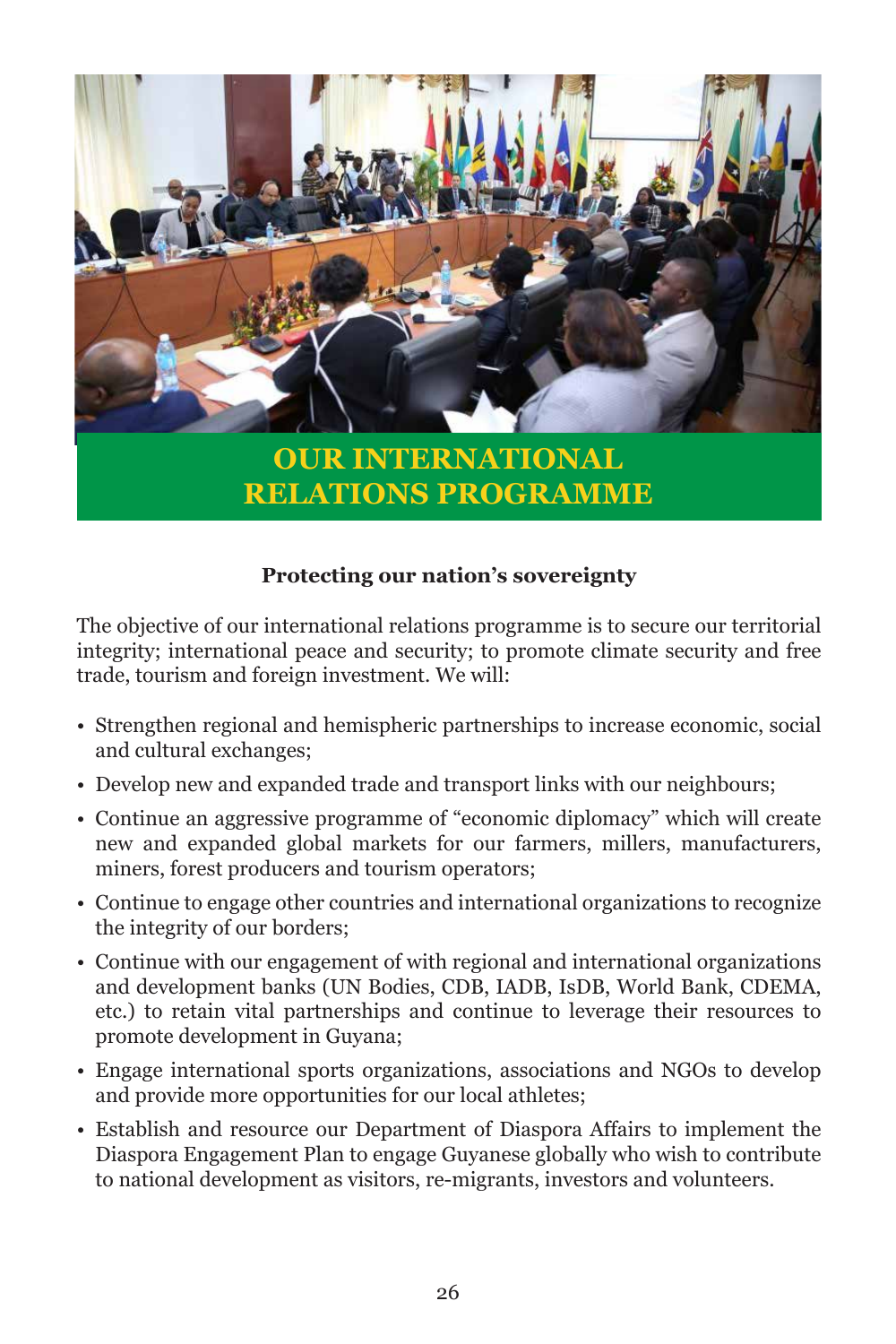

#### **Developing the digital nation**

The objective of our technology programme is to complement our renewable energy programme by increasing productivity countrywide, and across all sectors, through ICT to improve efficiency, security, accountability, scalability and accessibility. Building on the tremendous strides made during our first term in office in advancing the "Digital State", we will:

#### **1. Complete and implement the national broadband project to enhance the access to information and the quality of communications for individuals especially persons living with disabilities (PWDs) and businesses**

**2. Complete our rural and hinterland internet access programme;**  • Every community, school and public building will have internet access.

#### **3. Continue the liberalization of our telecommunications sector to reduce the cost of ICT services;**

#### **4. Transform every school to become a technology centre:**

- Up-grade all schools from nursery to university to become technologically advanced centres of learning; and,
- Provide each teacher and student with a tablet or other electronic device to enhance learning and promote digitization.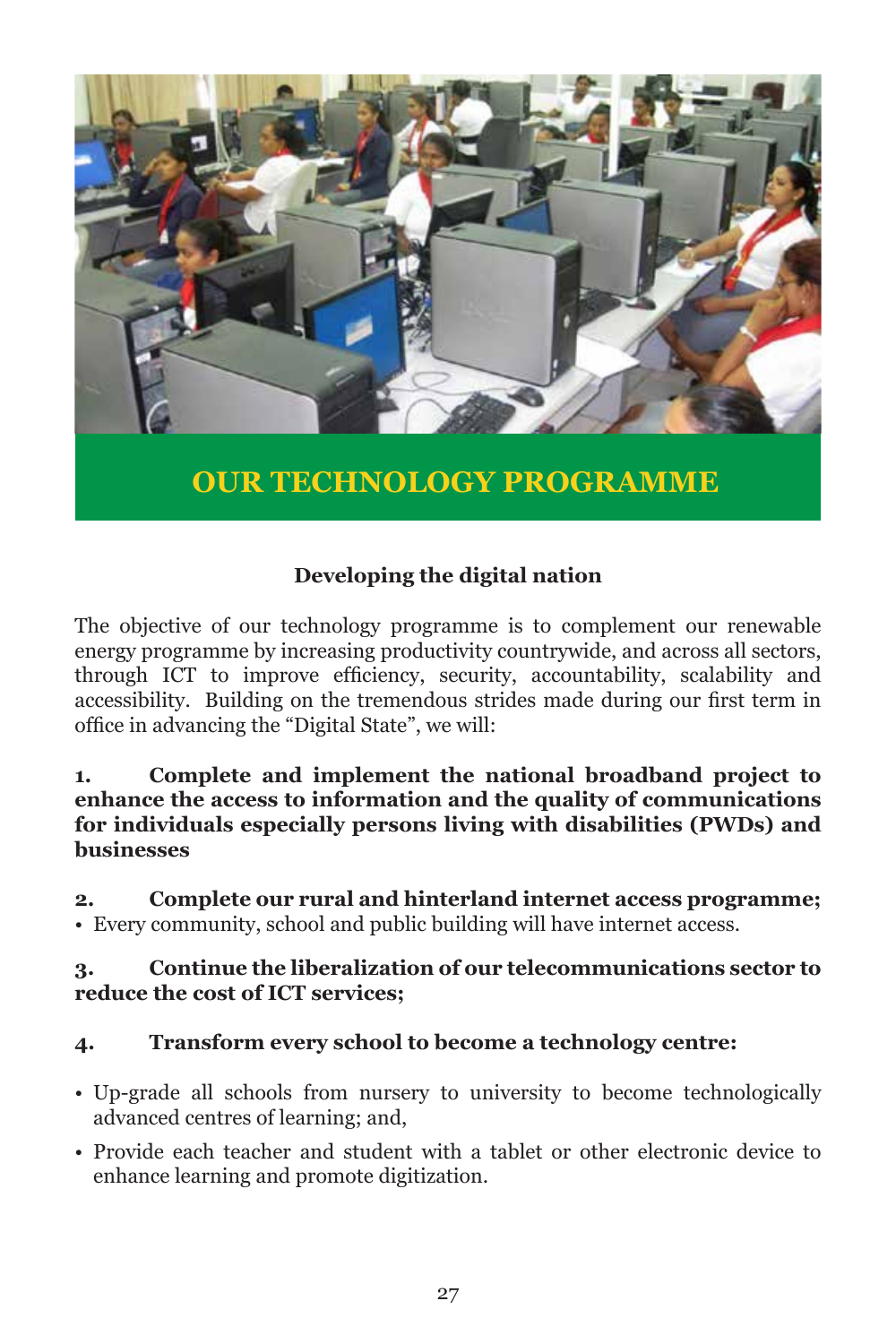#### **5. Develop local ICT skills:**

- Continue targeted interventions aimed at upskilling young people in innovative technologies such as coding and STEM initiatives, robotics camps, avionics, girls in ICT and hackathons; and,
- Establish additional ICT Centres of Excellence in all capital towns to benefit young and enterprising persons.

#### **6. Conduct an ICT review of all Government processes to digitize public services and continue to implement the E-Government programme over the next five years:**

- Redesign business processes to allow for electronic operations and transactions;
- Place major government services online, including business registration, tax ID, passport and other applications for improved access;
- Establish smart classrooms and smart hospitals and health-care to increase and improve access to education and health care, especially for people in remote areas;
- Encourage the use of alternative payment systems for public sector transactions to improve access, efficiency and accountability; and,
- Begin the transition towards a paperless Public Service.

#### **7. Promote electronic transactions countrywide:**

- Introduce legislation to support electronic transactions; and,
- Promote the use of mobile and electronic payment systems to reduce transaction costs, security risks and to facilitate easier access to social benefits in rural and hinterland areas.

#### **8. Introducing e-agriculture as an integral part of our farming activities to enhance production and productivity through:**

- Drone technology for precision spraying of pesticides, seeding and fertilization in rice cultivation and other crops and, field monitoring;
- Map farmlands using satellite technology; and,
- Continue to collect data by extension officers through the use of smart phones and tablet technology to constantly update our agricultural database.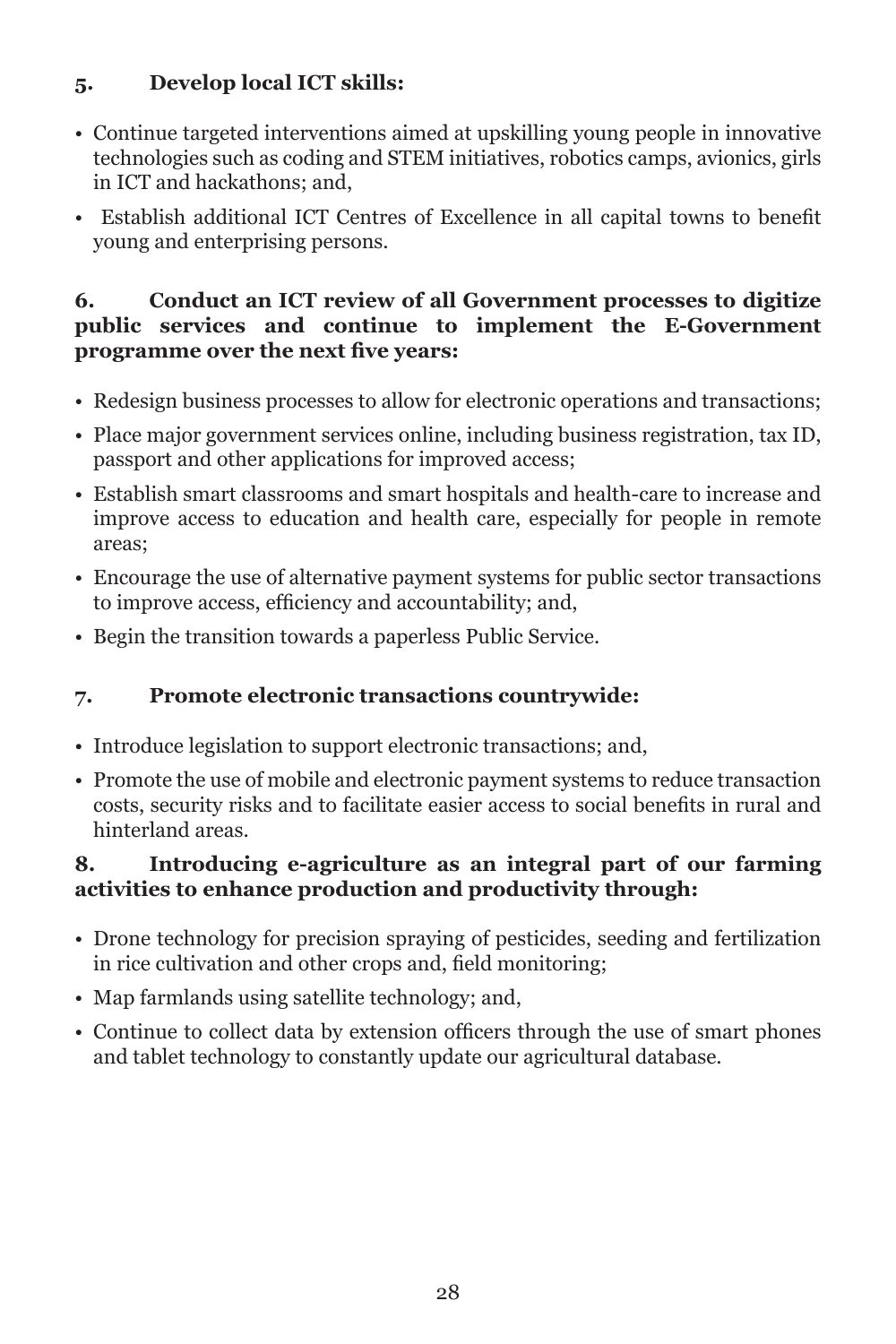The March 2, 2020 Regional and National Elections will be a most important event in our nation's history. Your next administration will be afforded the opportunity to transform our country into a modern state. Your decision to select the APNU+AFC Coalition as the party of your choice is therefore of utmost importance. This Manifesto presents the implementable policies and plans in the first five years of our over-arching "Decade of development - 2020-2029" vision for the development of Guyana.

The Manifesto offers a clear path to a future which Guyanese must grasp; a clear path to the 'good life'. It has been carefully crafted based on your views and ideas which we have gathered over the past five years in office and include many projects that were implemented between 2015 and 2019 and which will be continued to their conclusion. Our Manifesto has been compiled with a sincere interest in our people's welfare.

The proposals and plans put forward in this Manifesto, take into consideration the welfare and development of all of our people, on the coastland and in the hinterland; in urban and rural communities; in every town, every village and every neighbourhood. Our plans and proposals are all implementable and will be implemented.

We will together, create a nation in which everyone has the opportunity to experience the 'good life' and make the most of their talents.

We of the APNU+AFC Coalition family, therefore ask you to join with us; to support us; to vote for us; to enter our 'big benab' so that we can partner to take our country forward.

Moving Forward Together – to victory and true development.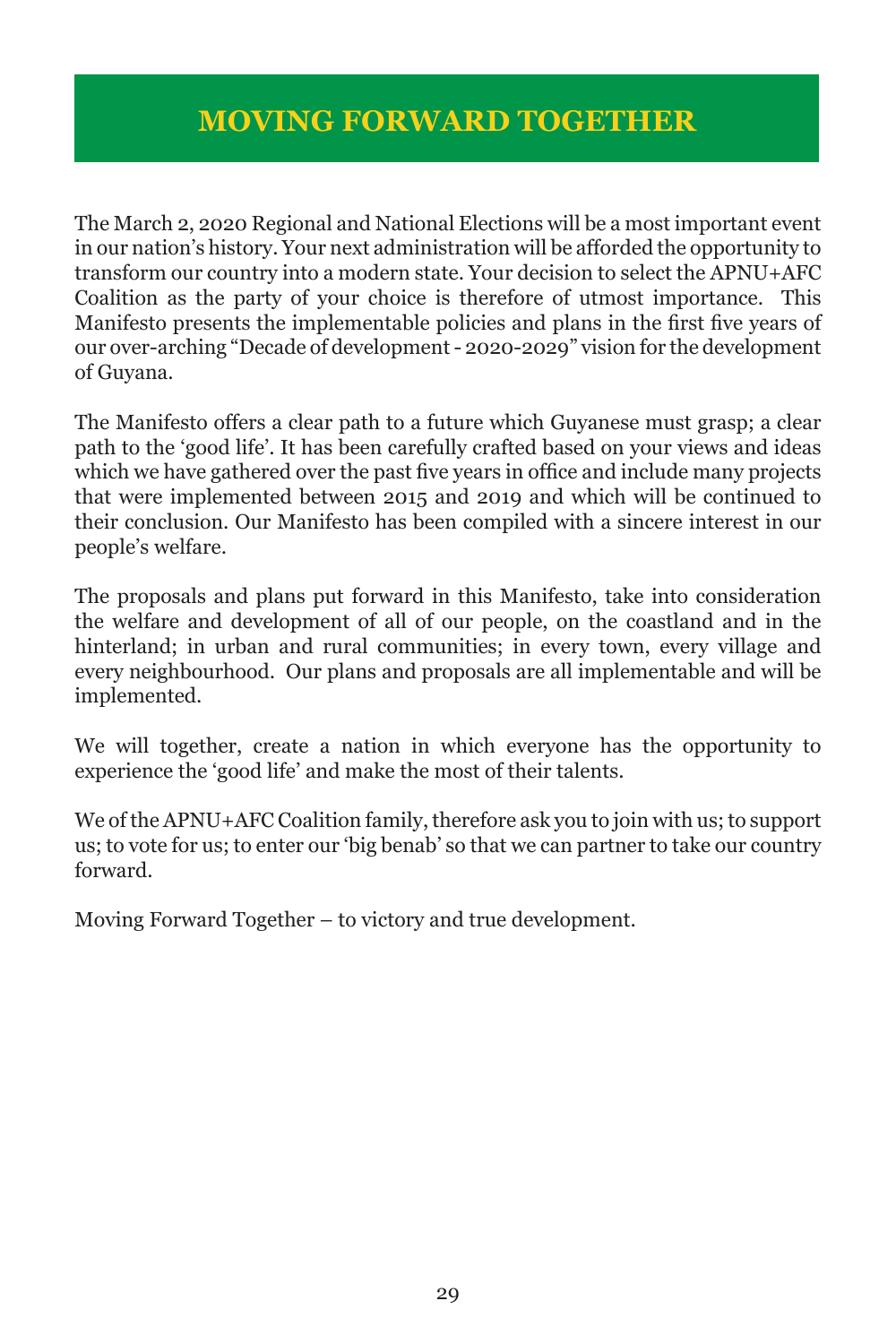# **HOW
TO
VOTE
ON
MARCH
2ND
2020**

# **General
Elections**

| <b>PARTY</b>    | <b>SYMBOL</b> | <b>MARK</b> |
|-----------------|---------------|-------------|
| <b>APNU+AFC</b> |               |             |
|                 |               |             |
|                 |               |             |
|                 |               |             |

# **Regional
Elections**

| <b>PARTY</b>    | <b>SYMBOL</b> | <b>MARK</b> |
|-----------------|---------------|-------------|
| <b>APNU+AFC</b> |               |             |
|                 |               |             |
|                 |               |             |
|                 |               |             |

## **Please
make
sure
your
"X"
does
NOT TOUCH
the
Edges
of
the
BOX**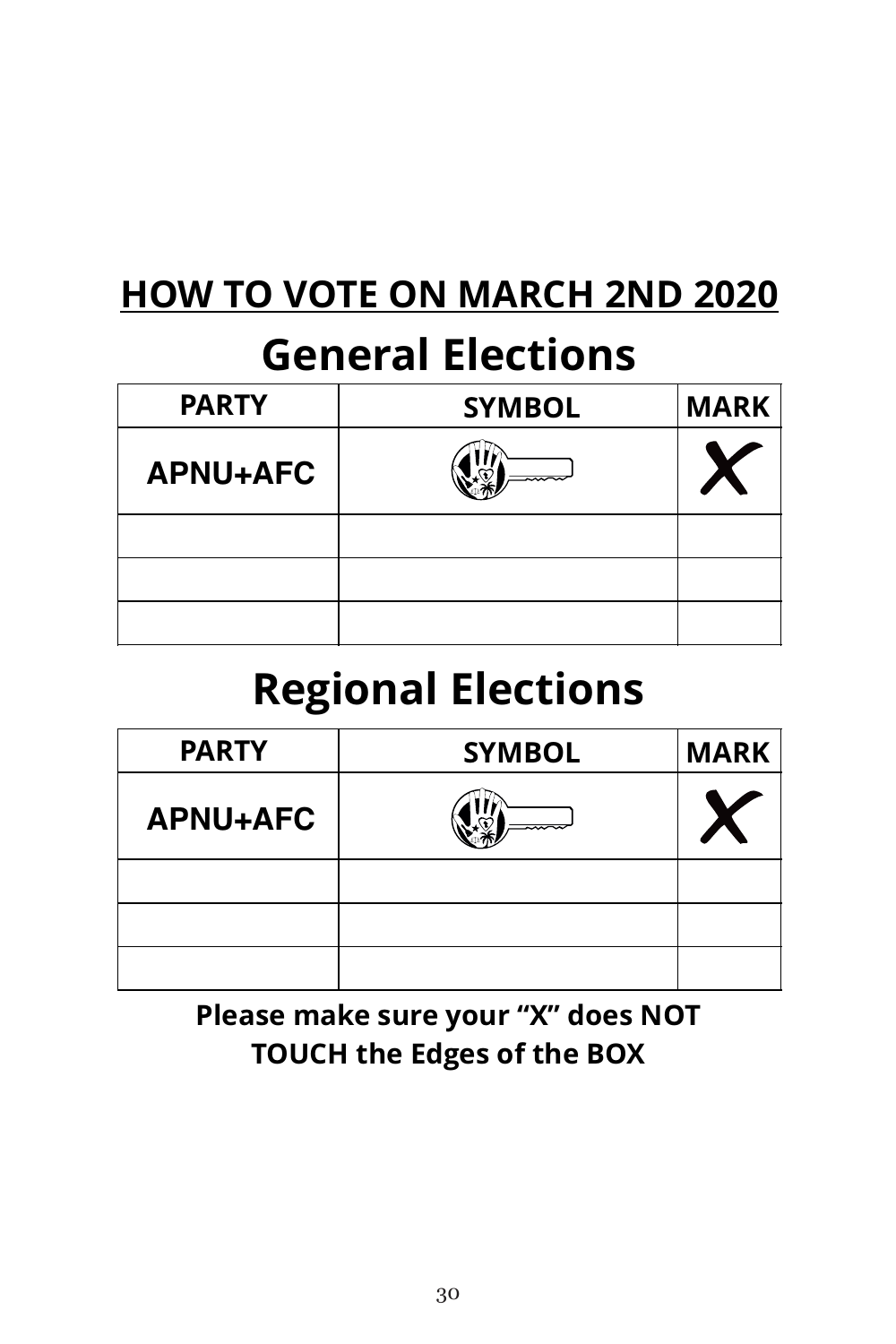

Easy access to quality education. Easy access to quality education.